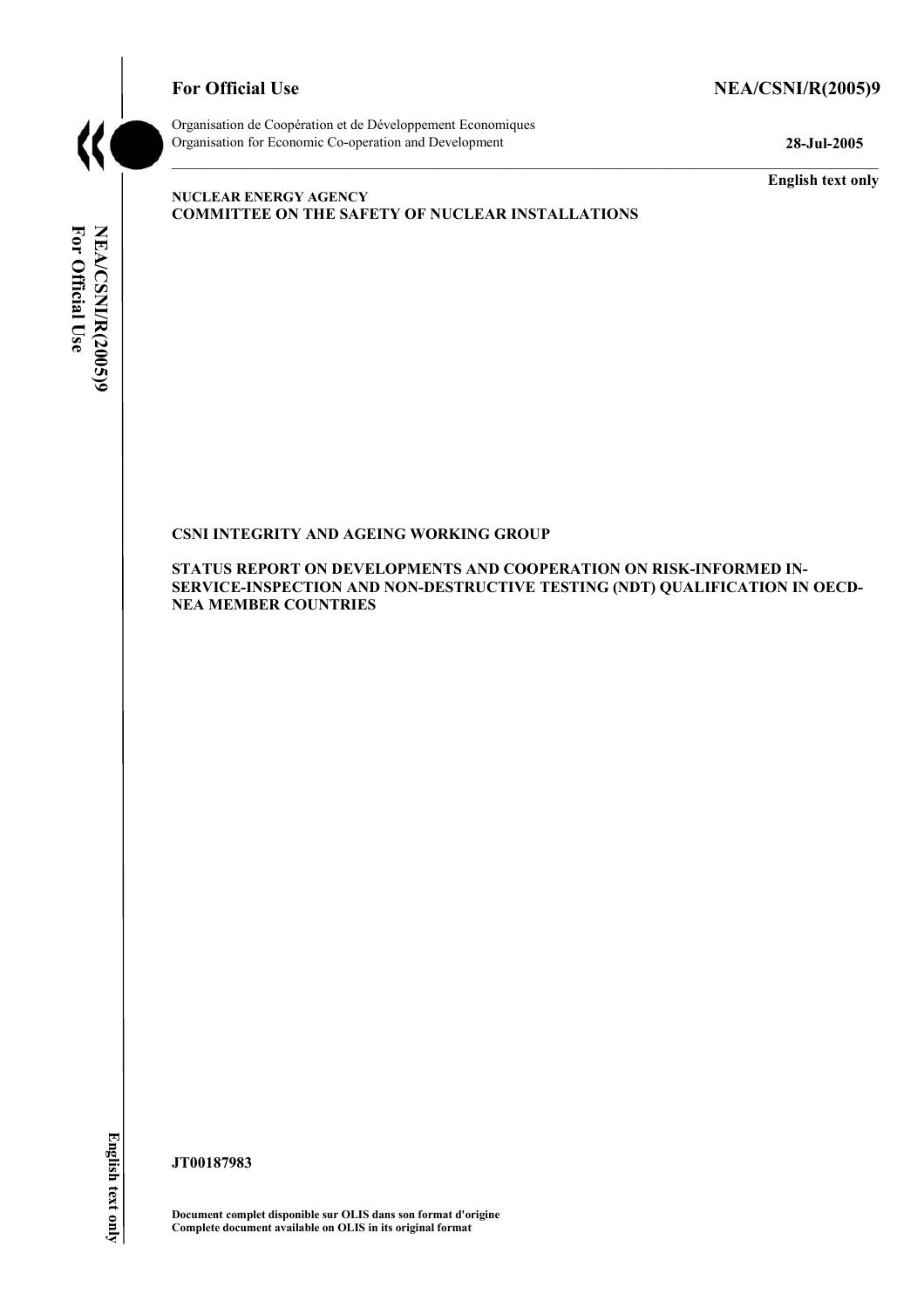#### **ORGANISATION FOR ECONOMIC CO-OPERATION AND DEVELOPMENT**

 Pursuant to Article 1 of the Convention signed in Paris on 14th December 1960, and which came into force on 30th September 1961, the Organisation for Economic Co-operation and Development (OECD) shall promote policies designed:

- to achieve the highest sustainable economic growth and employment and a rising standard of living in member countries, while maintaining financial stability, and thus to contribute to the development of the world economy;
- to contribute to sound economic expansion in member as well as non-member countries in the process of economic development; and
- to contribute to the expansion of world trade on a multilateral, non-discriminatory basis in accordance with international obligations.

 The original member countries of the OECD are Austria, Belgium, Canada, Denmark, France, Germany, Greece, Iceland, Ireland, Italy, Luxembourg, the Netherlands, Norway, Portugal, Spain, Sweden, Switzerland, Turkey, the United Kingdom and the United States. The following countries became members subsequently through accession at the dates indicated hereafter: Japan (28th April 1964), Finland (28th January 1969), Australia (7th June 1971), New Zealand (29th May 1973), Mexico (18th May 1994), the Czech Republic (21st December 1995), Hungary (7th May 1996), Poland (22nd November 1996), Korea (12th December 1996) and the Slovak Republic (14 December 2000). The Commission of the European Communities takes part in the work of the OECD (Article 13 of the OECD Convention).

#### **NUCLEAR ENERGY AGENCY**

 The OECD Nuclear Energy Agency (NEA) was established on 1st February 1958 under the name of the OEEC European Nuclear Energy Agency. It received its present designation on 20th April 1972, when Japan became its first non-European full member. NEA membership today consists of 28 OECD member countries: Australia, Austria, Belgium, Canada, the Czech Republic, Denmark, Finland, France, Germany, Greece, Hungary, Iceland, Ireland, Italy, Japan, Luxembourg, Mexico, the Netherlands, Norway, Portugal, Republic of Korea, the Slovak Republic, Spain, Sweden, Switzerland, Turkey, the United Kingdom and the United States. The Commission of the European Communities also takes part in the work of the Agency.

The mission of the NEA is:

- to assist its member countries in maintaining and further developing, through international co-operation, the scientific, technological and legal bases required for a safe, environmentally friendly and economical use of nuclear energy for peaceful purposes, as well as
- to provide authoritative assessments and to forge common understandings on key issues, as input to government decisions on nuclear energy policy and to broader OECD policy analyses in areas such as energy and sustainable development.

 Specific areas of competence of the NEA include safety and regulation of nuclear activities, radioactive waste management, radiological protection, nuclear science, economic and technical analyses of the nuclear fuel cycle, nuclear law and liability, and public information. The NEA Data Bank provides nuclear data and computer program services for participating countries.

In these and related tasks, the NEA works in close collaboration with the International Atomic Energy Agency in Vienna with which it has a Co-operation Agreement, as well as with other international organisations in the nuclear field.

#### *©* **OECD 2005**

Permission to reproduce a portion of this work for non-commercial purposes or classroom use should be obtained through the Centre français d'exploitation du droit de copie (CCF), 20, rue des Grands-Augustins, 75006 Paris, France, Tel. (33-1) 44 07 47 70, Fax (33-1) 46 34 67 19, for every country except the United States. In the United States permission should be obtained through the Copyright Clearance Center, Customer Service, (508)750-8400, 222 Rosewood Drive, Danvers, MA 01923, USA, or CCC Online: http://www.copyright.com/. All other applications for permission to reproduce or translate all or part of this book should be made to OECD Publications, 2, rue André-Pascal, 75775 Paris Cedex 16, France.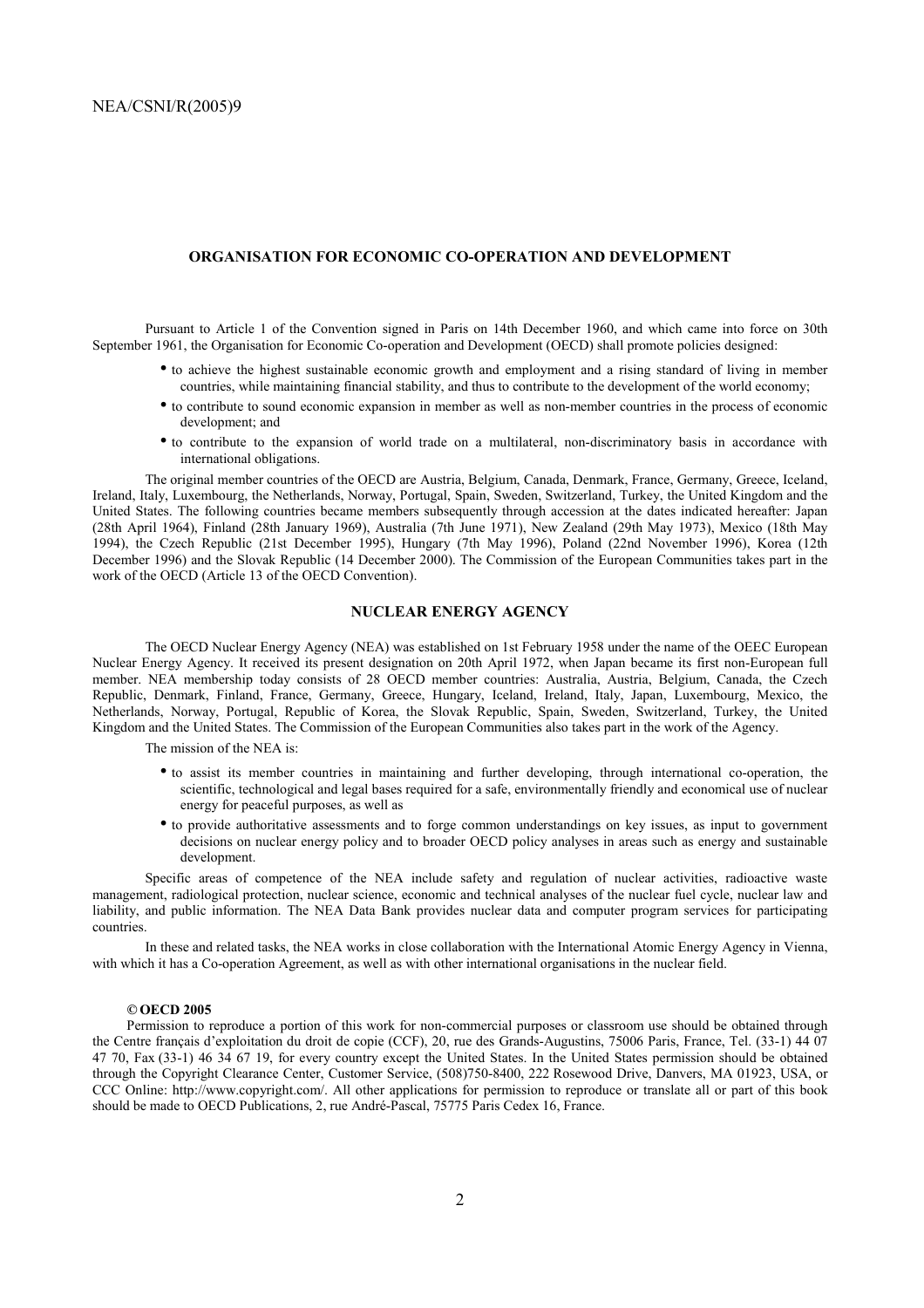#### **COMMITTEE ON THE SAFETY OF NUCLEAR INSTALLATIONS**

 The NEA Committee on the Safety of Nuclear Installations (CSNI) is an international committee made up of senior scientists and engineers, with broad responsibilities for safety technology and research programmes, and representatives from regulatory authorities. It was set up in 1973 to develop and co-ordinate the activities of the NEA concerning the technical aspects of the design, construction and operation of nuclear installations insofar as they affect the safety of such installations.

 The committee's purpose is to foster international co-operation in nuclear safety amongst the OECD member countries. The CSNI's main tasks are to exchange technical information and to promote collaboration between research, development, engineering and regulatory organisations; to review operating experience and the state of knowledge on selected topics of nuclear safety technology and safety assessment; to initiate and conduct programmes to overcome discrepancies, develop improvements and research consensus on technical issues; to promote the coordination of work that serve maintaining competence in the nuclear safety matters, including the establishment of joint undertakings.

 The committee shall focus primarily on existing power reactors and other nuclear installations; it shall also consider the safety implications of scientific and technical developments of new reactor designs.

 In implementing its programme, the CSNI establishes co-operative mechanisms with NEA's Committee on Nuclear Regulatory Activities (CNRA) responsible for the program of the Agency concerning the regulation, licensing and inspection of nuclear installations with regard to safety. It also co-operates with NEA's Committee on Radiation Protection and Public Health (CRPPH), NEA's Radioactive Waste Management Committee (RWMC) and NEA's Nuclear Science Committee (NSC) on matters of common interest.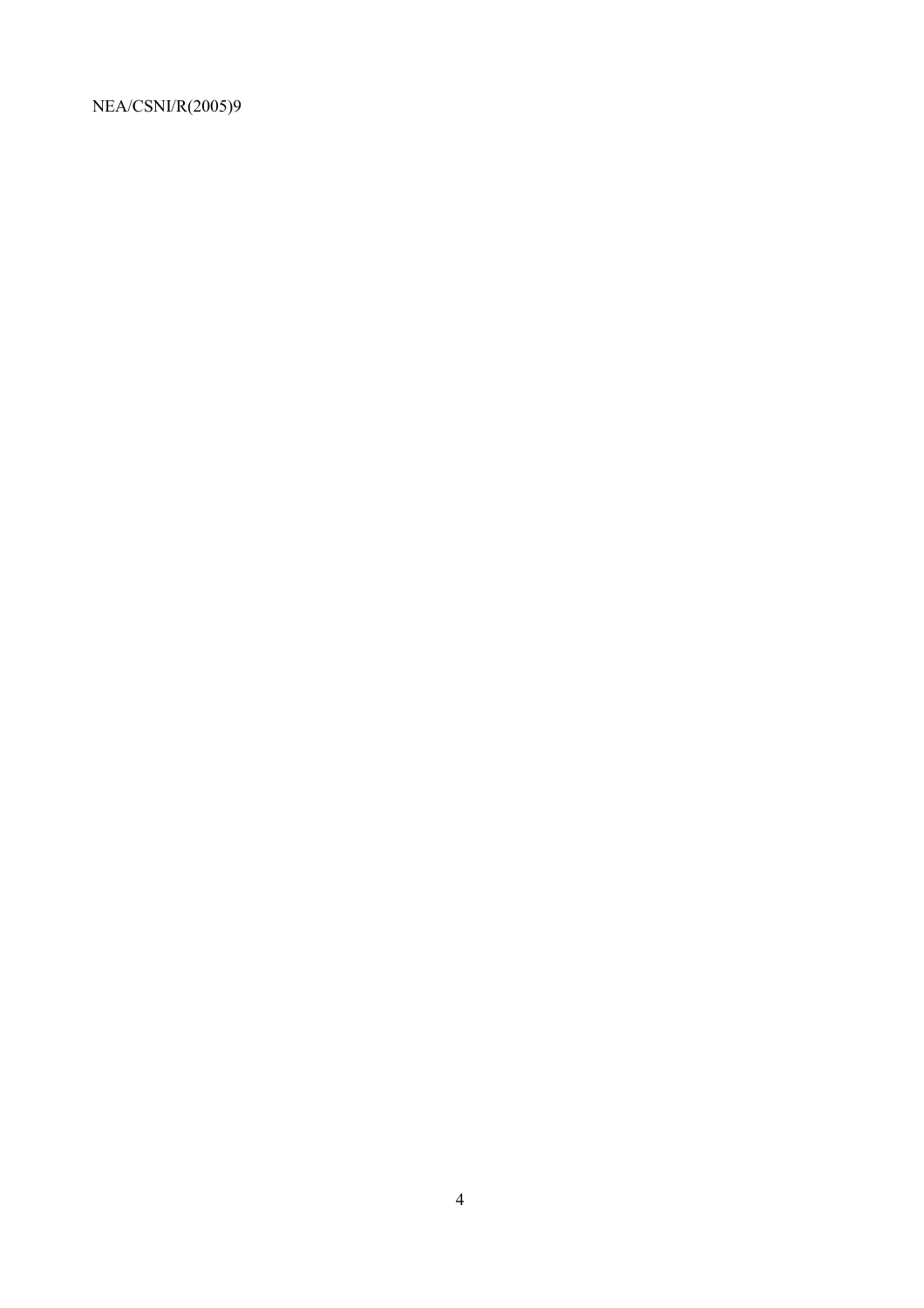### **FOREWORD**

Nuclear power production in many countries relies on a population of ageing plants. Their safe and reliable performance is of utmost importance, both for the owners and for the countries, which to a larger or lesser degree depend on nuclear power for their electricity supply. At the same time, nuclear power plants face increasing economic pressures in many countries due to fierce competition in deregulated electricity markets. This leads to a pressure to cut operation and maintenance costs and at the same time to improve plant availability and reliability. There are also trends towards extending operational life beyond the original design lifetime both to make best use of investments made and in view of the political difficulties encountered in many countries with respect to siting and licensing new reactors or various other types of electricity production capacity.

During the last decades the nuclear industry has experienced service degradation of many components, both in primary systems and in secondary systems. Several inspection failures have also occurred over the years.

This degradation and inspection history as well as the economical and political factors have consequently set up a pressure for more efficient and cost-effective in-service inspection programmes to ensure that there are adequate safety margins so that anticipated degradations of components do not lead to failures that cause accidents or even unplanned shutdowns with adverse effects on power production reliability. In this situation, nuclear regulators as well as nuclear utilities in many countries have developed and implement risk-informed inspection approaches together with more stringent requirements of demonstrating the performance of the NDT systems that are to be used for inspection of safety related components which are susceptible to different kind of degradation mechanisms.

In December 2000, the Committee on Nuclear Regulatory Activities (CNRA) and the Committee on the Safety of Nuclear Installations (CSNI) agreed to prepare a state-of-the art report addressing the present situation and regulatory aspects in NEA member countries on:

- Risk based/risk informed in-service inspections developments,
- Qualification of NDT system to be used for the inspections.

The CSNI gave mandate to the CSNI working group on the Integrity of Components and Structures (IAGE) to prepare the report.

Practices and status in NEA member countries were collected in 2003 through a questionnaire. Results have been compiled in the report NEA/CSNI/R(2005)3 [1]. To complete the technical information, a CSNI Workshop was held from 13 to 14 April 2004 in Stockholm, Sweden hosted by the Swedish Nuclear Power Inspectorate. The Workshop gathered 54 participants from 17 countries including the EC, the IAEA and the main organisations worldwide developing RI-ISI methodologies. Papers presented at the Workshop have been published in the proceedings referenced NEA/CSNI/R(2004)9 [2].

The reports [1] and [2] along with the NRWG-report EUR 21320 [3] are the main source of information for this Status Report on Developments and Cooperation on Risk-Informed In-Service-Inspection and Non-Destructive Testing (NDT) Qualification in OECD-NEA member countries.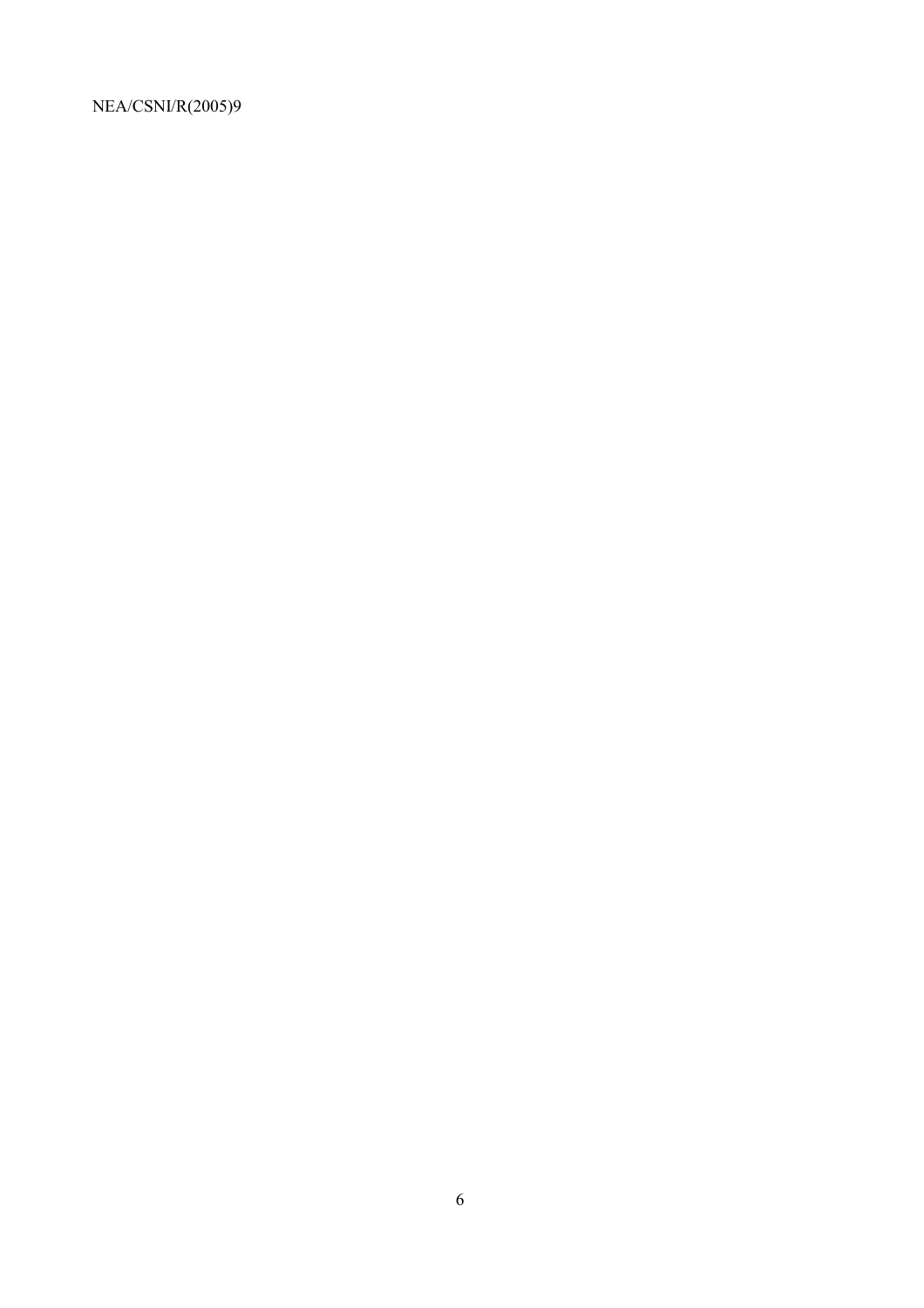### **ACKNOWLEDGEMENT**

Gratitude is expressed to Mr Lars Skanberg, Director of the Department of Reactor Technology and Structural Integrity at the Swedish Nuclear Power Inspectorate for compiling this report.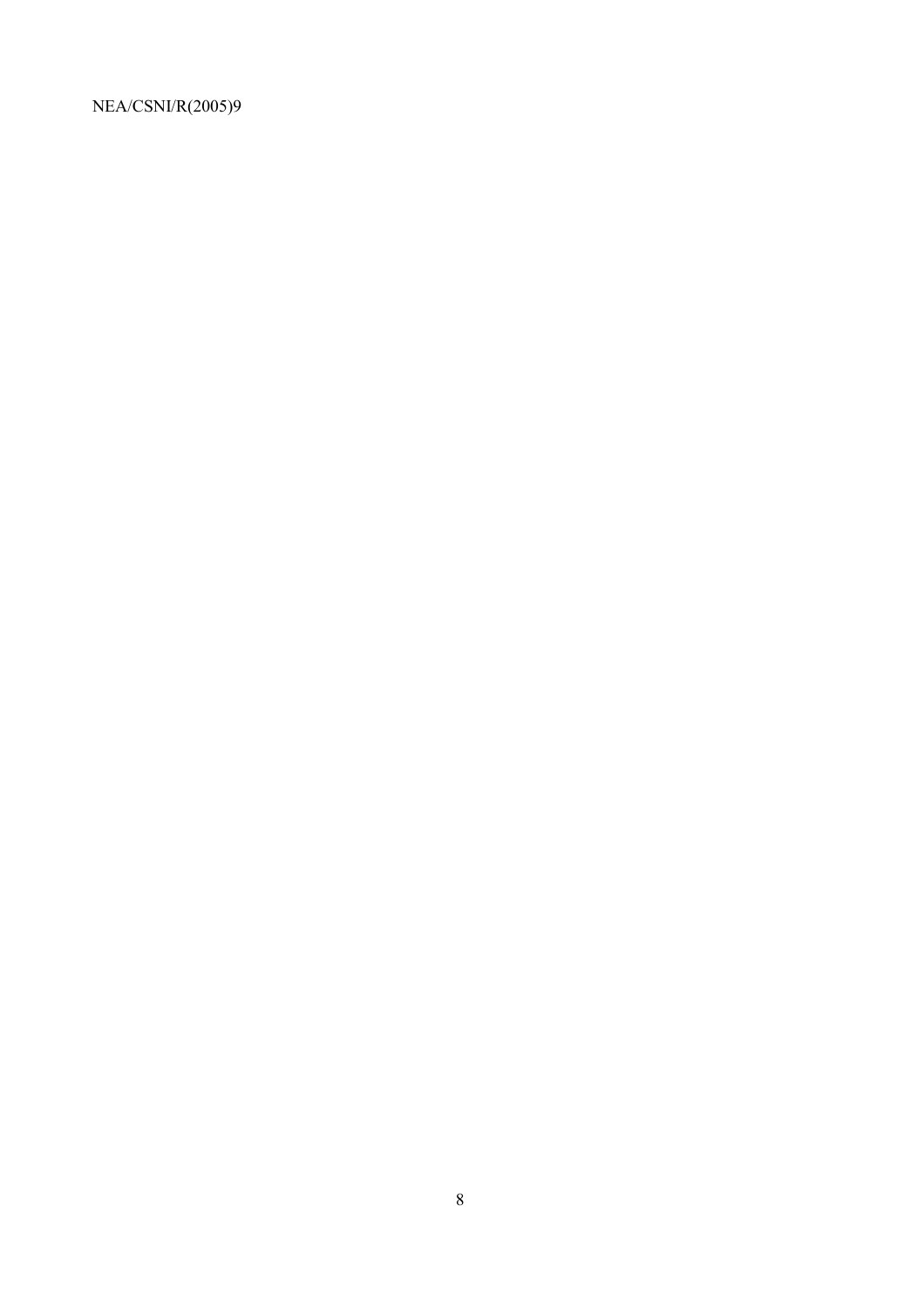### **EXECUTIVE SUMMARY**

During the nineties it became clear that the methods of probabilistic risk or safety assessments (PSAs) provided an enhanced understanding of the consequences of component failures. Furthermore, the accumulation of plant operating experience along with the development of probabilistic structural mechanics methods gave better insights for identifying structural locations that were most likely to fail. In the mid nineties, the regulatory risk-informed approach was developed in the USA, and began to emerge in many other countries. The term "risk-informed" was introduced. It characterises an approach, where insights from risk assessment are considered together with other factors to make integrated decisions.

The basic idea of risk informed in-service inspection, RI-ISI, is to integrate service experience, plant and operating conditions, additional deterministic information, and risk insights. This means that RI-ISI is plant-specific. The main role of risk in the process is to guide the ranking of segments or locations and thereby support decisions on locations to be inspected. Evaluation of the risk requires identification of anticipated degradation mechanisms and how likely these are to lead to various failure modes. The anticipated degradation mechanisms may be used to guide inspection methods whilst the kinetics of the anticipated degradation mechanisms may be used to guide the frequency of inspections.

The basic objective of RI-ISI is to make ISI programs more effective and efficient from a safety and economic point of view. Worker radiation exposure should also be reduced.

Requirements and regulatory guidance for introduction of RI-ISI have been established in several countries as well as important aspects to be considered. Examples of such important aspects are:

- methods and procedures used must be repeatable, adequately justified, and traceable;
- all input data to the process must be justified and subject to quality assurance;
- components' susceptibility to different kinds of degradation mechanisms must be determined thoroughly;
- structural reliability models (SRMs) / probabilistic structural mechanics models and associated software, which are used to estimate failure probabilities, should be verified and validated;
- direct and indirect effects of all component failure modes (e.g., small leak, large leak, break) have to be considered;
- the PSA should reflect the actual status and operational practices of the plant. It should use best estimate models and data, as opposed to conservative assumptions. Living Level 1 PSA is a prerequisite.

It is also important that RI-ISI programmes are living programmes. Performance measurement strategies should be used to account for uncertainties in the analyses, to provide feedback and updating in due time, and to confirm the approach. RI-ISI, as well as other ISI programmes, must be regularly updated to take the new information into account that could have an impact on the programme. The information from detected degradations, component failures, and damage analyses as well as enhanced knowledge on degradation mechanisms and influential factors should be incorporated into RI-ISI programmes continuously. Other changes such as PSA updates and plant design and operating changes should be considered periodically.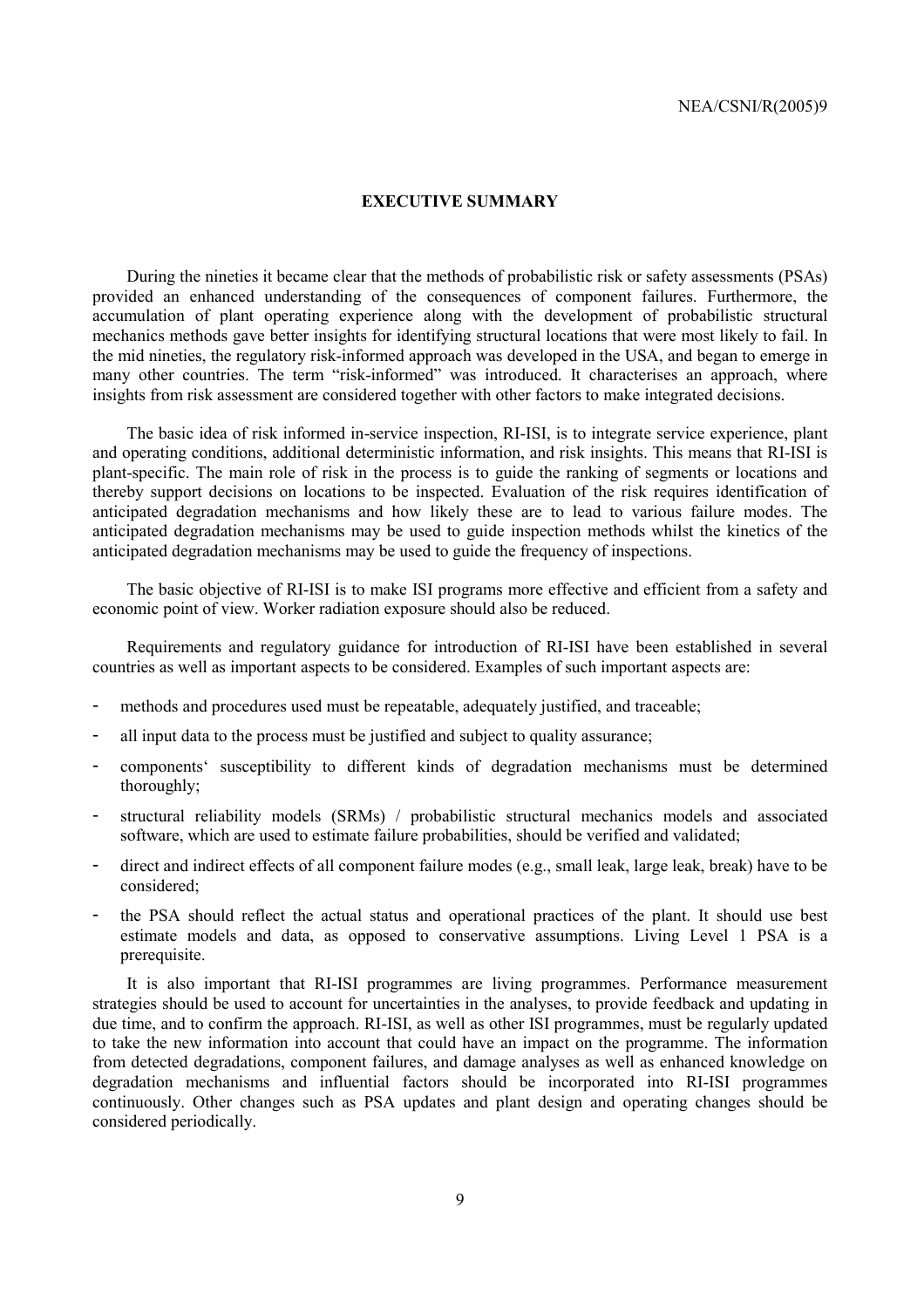Several RI-ISI approaches have been developed based on quantitative, semi-quantitative or qualitative methodologies. Some of these methods are used in practical applications, others have been evaluated in pilot studies.

The existing qualitative methods are transparent and relatively easy to understand. They emphasise the most important features, i.e., susceptibility to or relevance of degradation mechanisms and severity of consequences. Assigning the items of the scope to broad range regions of risk and incorporating allowances for uncertainties, they conservatively discriminate "low" risk from "high" risk. The qualitative methods tend to be robust provided they include suited decision criteria and are properly prescribed.

The existing quantitative methods using structural reliability models provide better discernment and resolution than qualitative methods. In addition, they offer capabilities to tailor and optimise inspection strategies. The results, however, can only be correct, if the models, computing codes, and input data reflect the actual plant conditions. Some of methods make only limited use of these possibilities. Other methods aim at fully exploiting the possibilities offered by the quantitative methodology.

RI-ISI is presently used in three countries, Spain, Sweden and United States and is considered in several countries to various extents.

In United States RI-ISI is non mandatory and can be used as an alternative to ISI programmes for piping systems based on the requirements in ASME Section XI. So far RI-ISI programmes have been approved for 52 plants and 17 are currently under review. It is expected that also the remaining plants will apply RI-ISI. Both quantitative and semi-quantitative methods are used. The augmented ISI programs have remained unchanged.

In Spain several applications for RI-ISI programmes have been approved for piping systems. These are based on a quantitative method. The approved RI-ISI programmes are restricted to class 1 piping, but recommendation for extending the RI-ISI programme to a full scope application exist. RI-ISI is non mandatory and can be used to as an alternative to present ISI programmes.

In Sweden RI-ISI is mandatory since 1992 for ISI of piping systems and other components except reactor pressure vessels, steam generators and containment. A qualitative RI-ISI approach has been in place since 1988. It includes all known degradation mechanisms. No additional augmented ISI programs are therefore required. The first RI-ISI programme based on a quantitative method has recently been approved. It is expected that at least two other plants will apply for RI-ISI based on this quantitative method.

Also in Finland RI-ISI is mandatory, but only for new reactors. Existing plants may decide to continue with the present ISI programmes.

Pilot studies of different RI-ISI approaches for piping systems have been performed in Germany, Finland, France, Japan, Korea, Sweden, Switzerland and United States to test the methods and to gain experience.

Development of RI-ISI approaches for other components such as reactor pressure vessels and reactor containment have been initiated in some countries.

NDT qualification requirements have been introduced or are on the way of being introduced in most countries engaged in nuclear power generation to secure reliable inspections of identified ISI items. The requirements are based on the recognition that all part of an NDT system affects its performance. Equipment, techniques, procedures as well as NDT operator should therefore be included in the assessment of the NDT effectiveness. The introduced NDT qualification requirements are either in the form of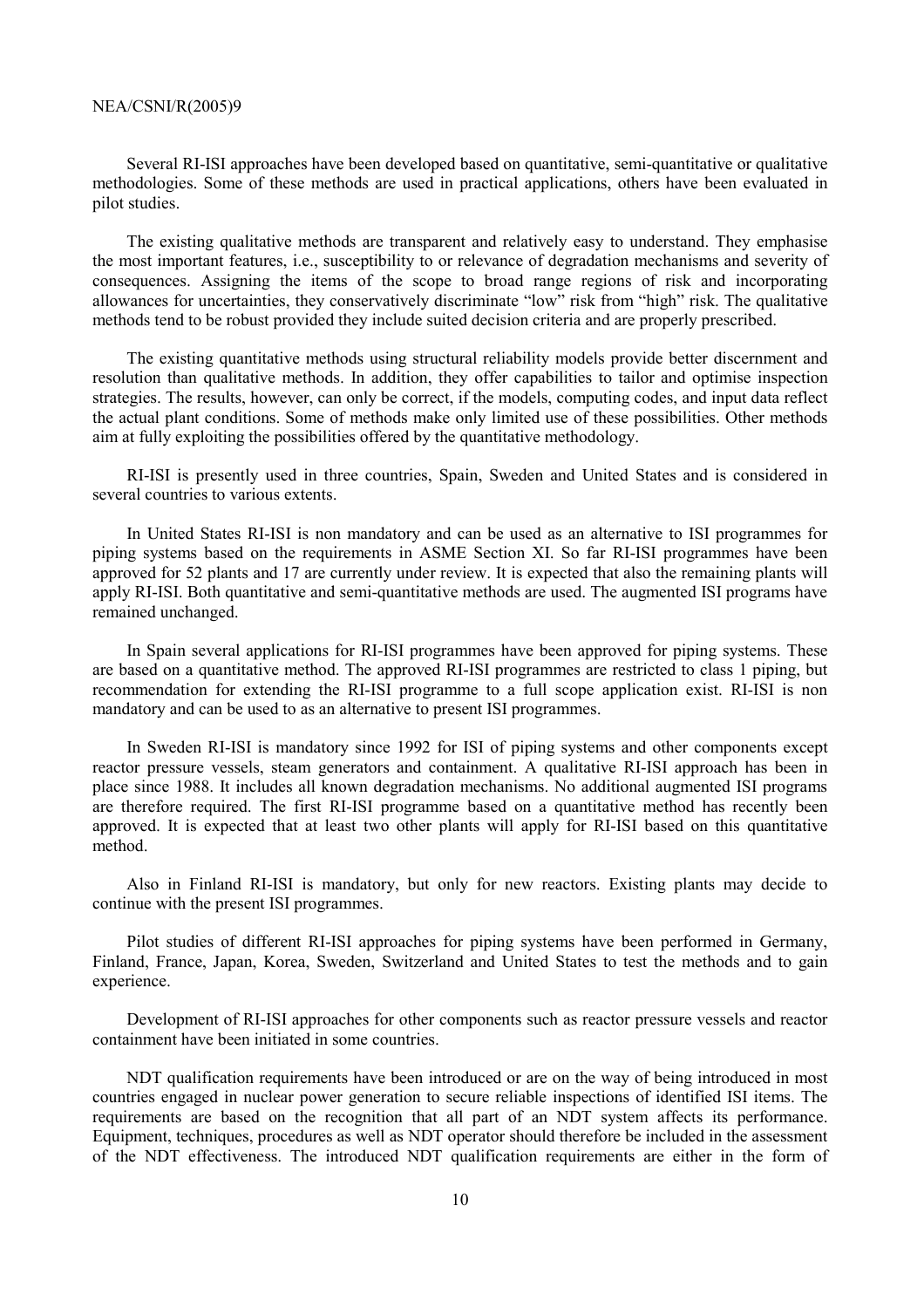regulations or regulatory guides or in the form of individual plant licence conditions. Transition periods still apply in some countries, but the requirements will become fully effective in the near future. Where formal requirements are not regulatory practice, there are clearly expressed regulatory expectations for NDT qualifications.

In addition to mandatory qualifications, non-mandatory qualifications are performed in many countries.

### **Conclusions**

Major changes of ISI approaches have been introduced during the last decade. The evolution of PSA methodology has provided an enhanced understanding of the consequences of component failures. This progress together with the accumulation of plant operating experience and the development of probabilistic structural mechanics methods have found basis for RI-ISI.

The concepts of RI-ISI have successfully been implemented in several countries and are now along with NDT qualification providing improved ISI that both reduce plant risks and radiation exposure to inspection personnel. These benefits have been achieved at the end of a long period of development and implementation.

The concept of NDT qualification has been implemented in most countries. Implementation experience to date indicates that NDT qualifications have contributed to more reliable NDT systems for ISI. Qualified NDT-systems, in general, performs well. There is confidence in their capability and reliability. Decision making during the NDT process have become more transparent and convincing.

Implementation experience to date and results of pilot studies show however that further evaluations and developments of RI-ISI and NDT qualification approaches are needed.

### **Recommendations**

Based on the questionnaire [1] and discussions at the OECD Workshop on RI-ISI and NDT qualification [2] the following recommendations are made:

#### Further evaluations

- Comparative RI-ISI method performance study by applying several of the existing qualitative and quantitative methods to the same specific scope of piping in one or two plants, and comparing the results in terms of the extent, the number and the locations of inspection sites;
- Evaluation of differences in ISI selection when applying a quantitative method to a specific scope of piping in a plant with and without leak detection, and comparing the results in terms of the extent, the number and the locations of inspection sites as well as resulting requirement on the leak detection system capabilities and demands on operator actions;
- Further benchmarking and validation of existing structural reliability models (SRMs) / probabilistic structural mechanics models and associated software;
- Evaluation of the influence of different assumptions about probability-of-detection (POD) curves and independent versus dependent inspections on calculated failure rates.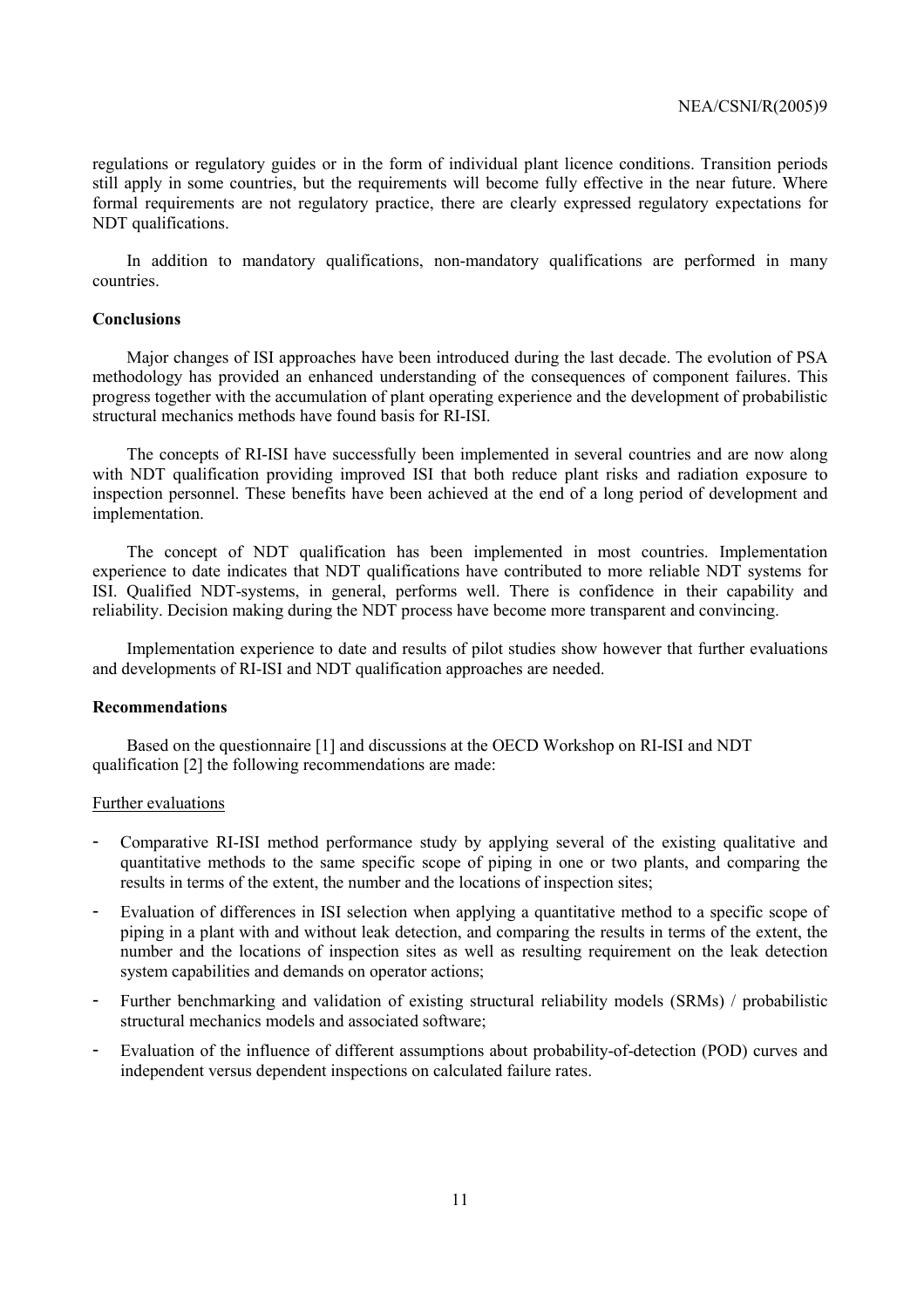### Further developments and co-operation

- Continued support to the international degradation and damage data base OECD Piping Failure Data Exchange (OPDE);
- Cooperative actions to establish consensus criteria for component susceptibility to different kind of degradation mechanisms;
- Continued exchange of experience from RI-ISI applications and pilot studies;
- Cooperative actions to develop and extending RI-ISI methodologies to other components and safety related structures;
- Continued exchange of experience from NDT qualifications including developments of techniques for production of test blocks with realistic defect simulations.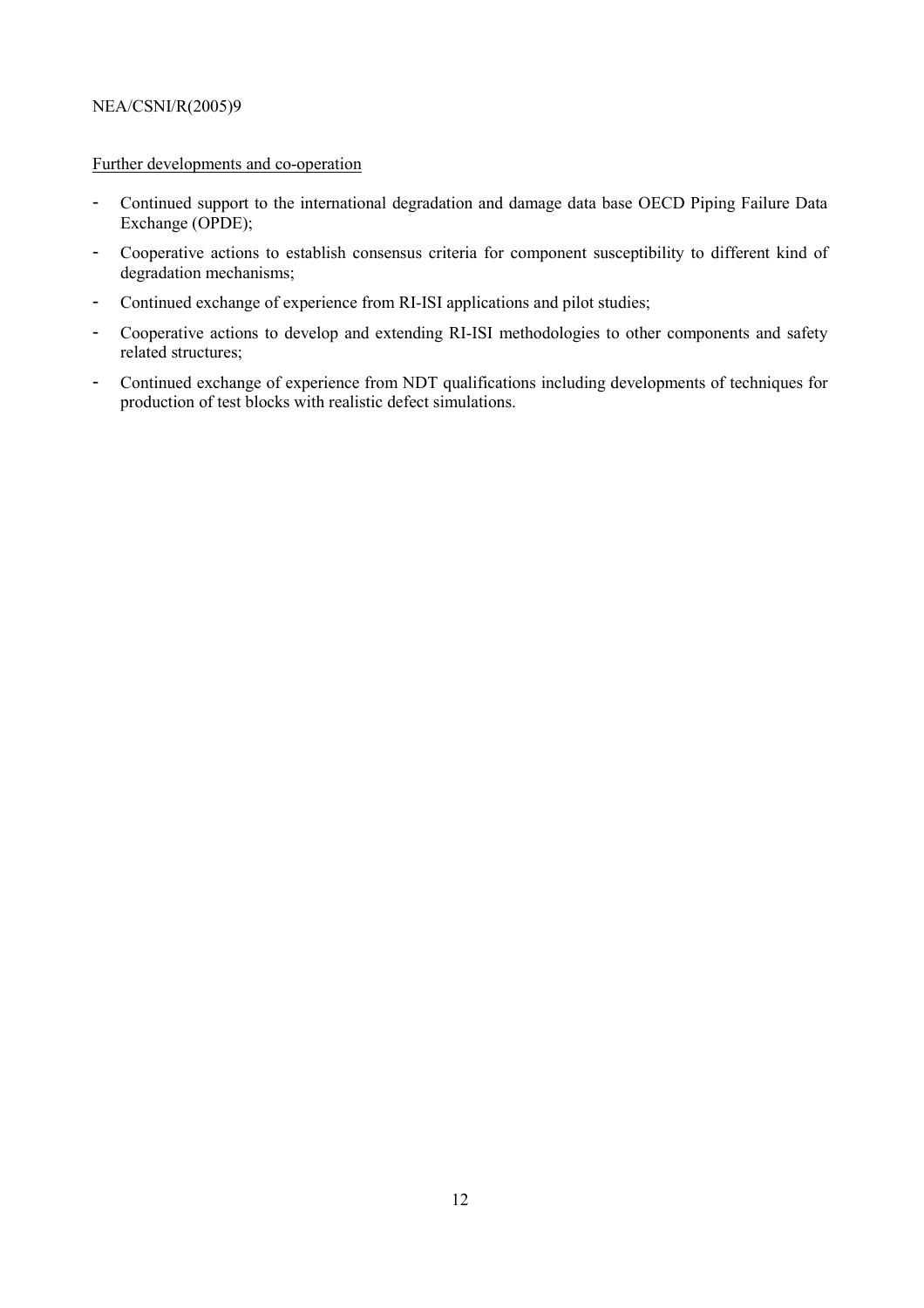# **TABLE OF CONTENTS**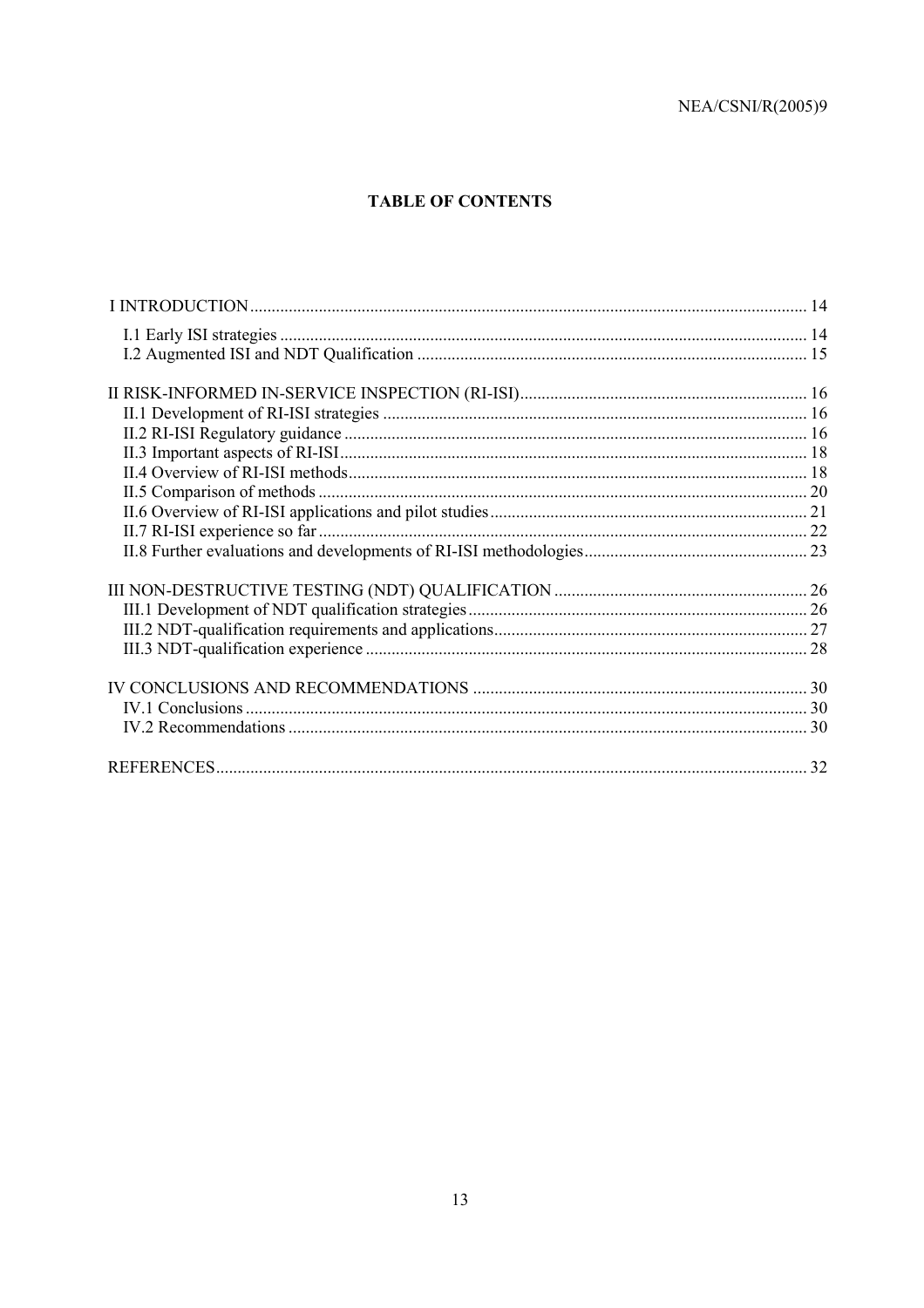### **I INTRODUCTION**

In-service inspection  $(ISI)$  is an important measure in the defence-in-depth strategy<sup>1</sup> for the assurance of physical barrier integrity and the avoidance of failure, placing special attention on the in-service inspection of the primary coolant system boundary. Thus, the objectives are twofold:

- ISI is intended to reveal any flawed conditions of pressure boundary components and their supports that might lead to failures and thereby affect the safety of the plant. In particular, service-induced degradation of the pressure boundary should be detected at an early stage in order to prevent leakage or rupture.
- ISI is relied upon to verify that design assumptions are maintained and to demonstrate the components' continued acceptability for service with an adequate safety margin against failure. This is to provide information about the components' current condition and to provide assurance in their future structural integrity.

Regarding the objectives, it is necessary that ISI addresses both foreseen and unforeseen or unexpected degradations. Operating experience shows that most problems have been caused by damage mechanisms which were not foreseen.

The efficiency of applied ISI programmes, and thereby how well they can fulfil their role, depends on many factors such as strategies and procedures to

- identify and rank reactor system parts and components in which failure can have an impact on the safety level,
- identify components which can be degraded by different kinds of operating conditions,
- determine ISI intervals and the extent frequency of inspections,
- demonstrate that the performance of non-destructive testing (NDT) systems to be used during ISI are able to meet its goals.

#### *I.1 Early ISI strategies*

 $\overline{a}$ 

The design arrangements of components in fossil-fuelled power plants has always taken into account the need for ready access to all components to facilitate inspection, maintenance, repairs, and replacement of components as required. With the development of nuclear power plants in the early 1960s, system designers initially believed that periodic in-service inspection of passive components in the reactor coolant pressure boundary would be impractical due to the radioactivity of the systems. The system designers also assumed that ISI would be unnecessary provided the components were designed, constructed and manufactured to higher quality standards than those applied to fossil-fuelled power plants. Consequently, very limited attention was given to the need for ISI in the early nuclear power plants and the systems were not provided with adequate access for the inspection of many important components. As the number of nuclear power plants in service increased concerns about the possibility of service induced defects were however raised. Therefore, the nuclear industry and the regulatory bodies began to develop criteria for ISI.

<sup>&</sup>lt;sup>1</sup> Defence In Depth in Nuclear Safety, INSAG 10. A report by the International Nuclear Safety Advisory Group. International Atomic Energy Agency, 1996.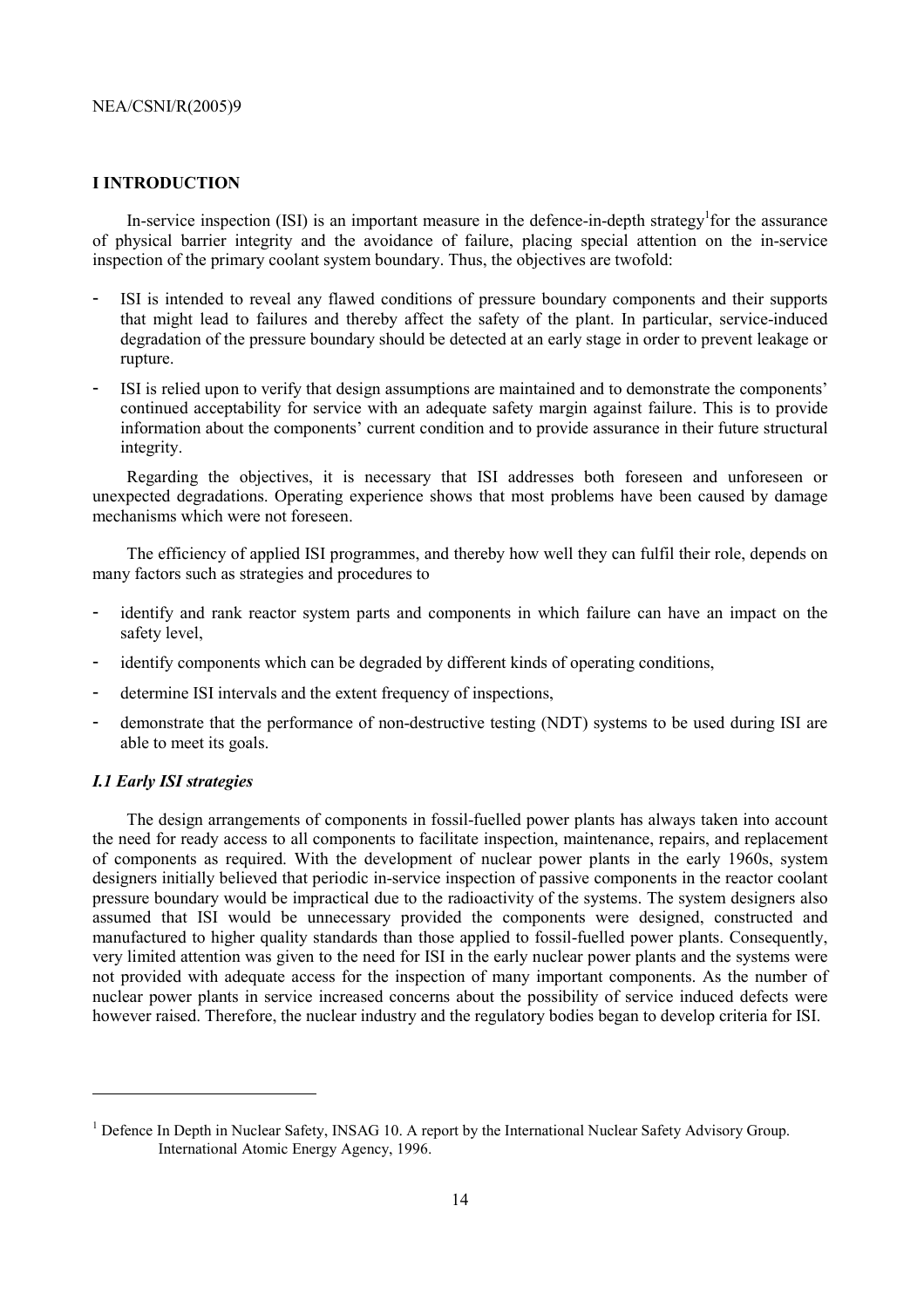Many of the early codes used safety classification for identification of those components whose malfunction or structural failure could potentially impair the safe continued operation and thereby would be merited for surveillance measures throughout the service lifetime of the plant. The selection of specific areas to be inspected in each component category was to be based on factors such as:

- environmental condition, such as irradiation that could cause embrittlement of the reactor vessel beltline,
- operational transients, such as system start-ups and shutdowns, which could induce fatigue as a result of cyclic strains,
- component design configurations identified with higher stress field, such as vessel nozzles, weld joints, and structural discontinuities between piping, pumps and valves,
- material properties of dissimilar metal joints, such as weld joints between austenitic stainless steel and ferritic steels that may be subject to additional thermal strains in service.

### *I.2 Augmented ISI and NDT Qualification*

 $\overline{a}$ 

During the late 1970s and early 1980s component failures due to different types of cracking and other types of degradation were observed in several nuclear power plants in many countries. The cracking and degradation problems were in many cases discovered by leakage, and not by ISI. These observations led to concerns about the efficiency of the inspection programmes that followed ASME Section XI<sup>2</sup> and similar codes which prescribed the selection of specific areas to be inspected, more or less on the basis of design stresses. Regulatory bodies therefore began to require additional inspections that were more focused on different types of degradation mechanisms. Augmented inspection programmes were consequently developed for specific mechanisms such as intergranular stress corrosion cracking (IGSCC) in piping, high-cycle thermal fatigue in piping and nozzles, erosion-corrosion in piping, etc.

Several inspection failures have also occurred over the years, and international round-robin studies, such as PISC programme<sup>3</sup>, and similar national exercises have been performed to measure or estimate NDT performance. Many of these exercises have shown discouraging defect detection and defect sizing performance plus a large variability between participating inspection teams, even between teams using similar inspection procedures.

This inspection failure history lead to the development and implementation performances based qualification methodologies for assessment of the effectiveness of NDT systems to be used in some augmented inspection programmes.

<sup>&</sup>lt;sup>2</sup> ASME Boiler and pressure vessel code, Section XI, Rules for in-service inspection of nuclear power plant components. The American Society of Mechanical Engineers.

<sup>&</sup>lt;sup>3</sup> Programme for Inspection of Steel Components. Joint OECD and EU research programme.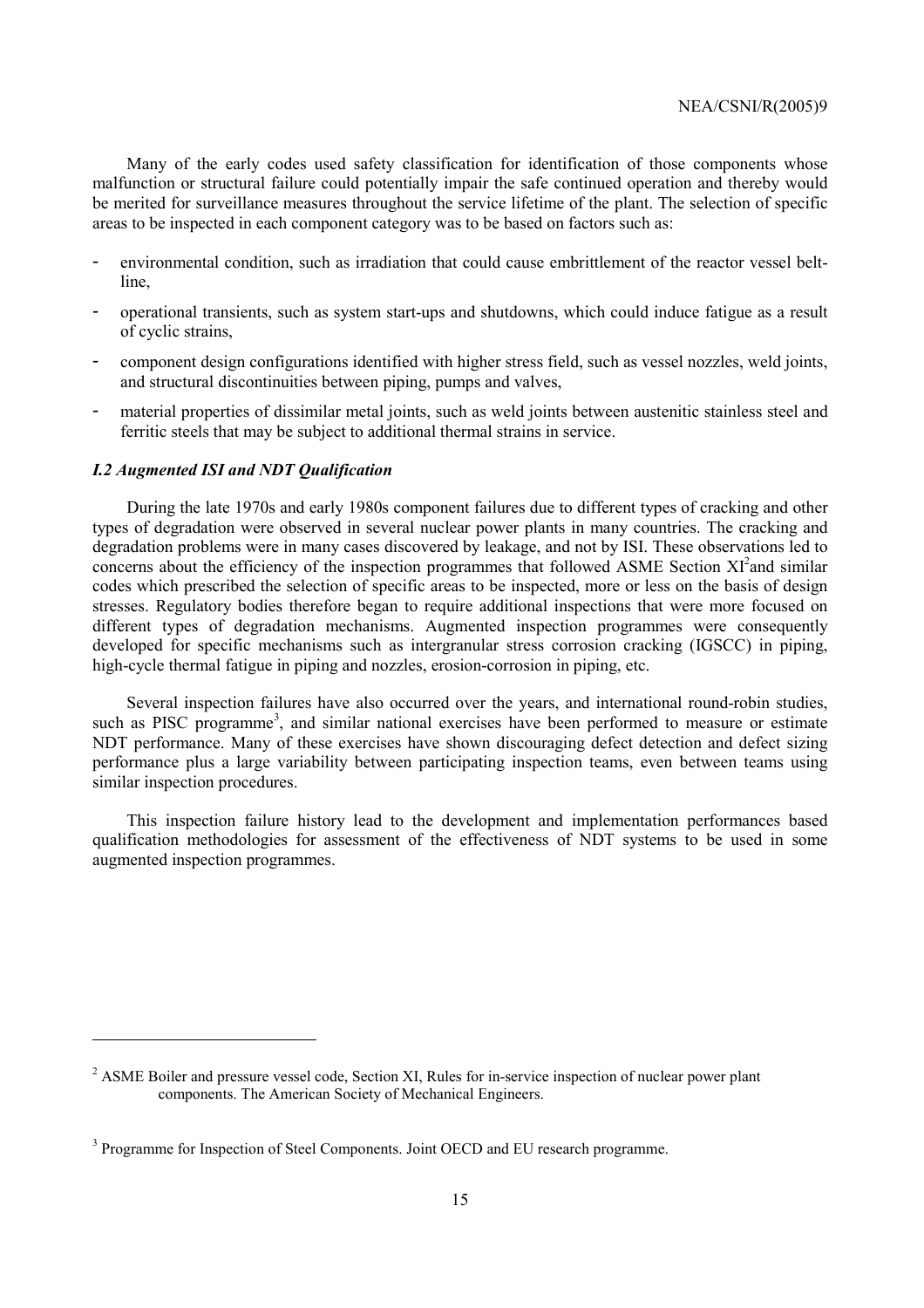### **II RISK-INFORMED IN-SERVICE INSPECTION (RI-ISI)**

### *II.1 Development of RI-ISI strategies*

During the 1990s it became clear that the methods of probabilistic risk or safety assessments (PSAs) provided an enhanced understanding of the consequences of component failures. Furthermore, the accumulation of plant operating experience along with the development of probabilistic structural mechanics methods gave better conditions for identifying those structural locations that are most likely to fail. In the mid nineties, the regulatory risk-informed approach was developed in the USA, and began to emerge in several European countries. The term "risk-informed" was introduced by the U.S. Nuclear Regulatory Commission, NRC. It characterises an approach, where insights from risk assessment are considered together with other factors to make integrated decisions.

The basic idea of risk informed in-service inspection, RI-ISI, is to integrate service experience, plant and operating conditions, other deterministic information, and risk insights. This means that RI-ISI will be plant-specific. The main role of risk in the process is to guide the ranking of segments or locations and thereby support decisions on locations to be inspected. Evaluation of the risk requires identification of anticipated degradation mechanisms and how likely these are to lead to various failure modes. The anticipated degradation mechanisms may be used to guide inspection methods whilst the kinetics of the anticipated degradation mechanisms may be used to guide the frequency of inspections.

The basic objective of RI-ISI is to make ISI programs more effective and efficient from a safety and economic point of view. Worker radiation exposure should also be reduced.

### *II.2 RI-ISI Regulatory guidance*

 $\overline{a}$ 

During the late 1990's, significant advancements were made in the U.S. development of RI-ISI methods, industry consensus standards, and regulatory guidance. Two primary RI-ISI methods were developed and which describe how RI- ISI programs can be elaborated and implemented for selected piping in operating nuclear power plants. One methodology was developed by the Electric Power Research Institute (EPRI). The other methodology was developed by the Westinghouse Owners Group (WOG). These methods along with the results of several pilot plant applications were submitted to the NRC for review and approval.

In 1998, the NRC published a trial use version of Regulatory Guide  $1.178<sup>4</sup>$ . As stated therein, this regulatory guide issued for trial use did not establish any final staff positions. This regulatory guide and its companion Standard Review Plan, Section 3.9.8 of NUREG 0800 were used to support the review and approval of both industry-developed methodologies. Consistent with Regulatory Guide  $1.174^5$ , this regulatory guide focuses on the use of PRA in support of a RI-ISI program. The guide provides guidance on acceptable risk informed approaches that are consistent with the basic elements identified in Regulatory Guide 1.174 for meeting the existing Section XI requirements for the scope and frequency of inspection of ISI programs and provide an acceptable level of quality and safety.

<sup>&</sup>lt;sup>4</sup> U.S.NRC, "An Approach for Using Probabilistic Risk Assessment in Risk-Informed Decisions on Plant-Specific Changes to the Licensing Basis", Regulatory Guide 1.174

<sup>5</sup> U.S.NRC, "An Approach for Plant-Specific Risk-Informed Decision making, In-service Inspection of Piping", Regulatory Guide 1.178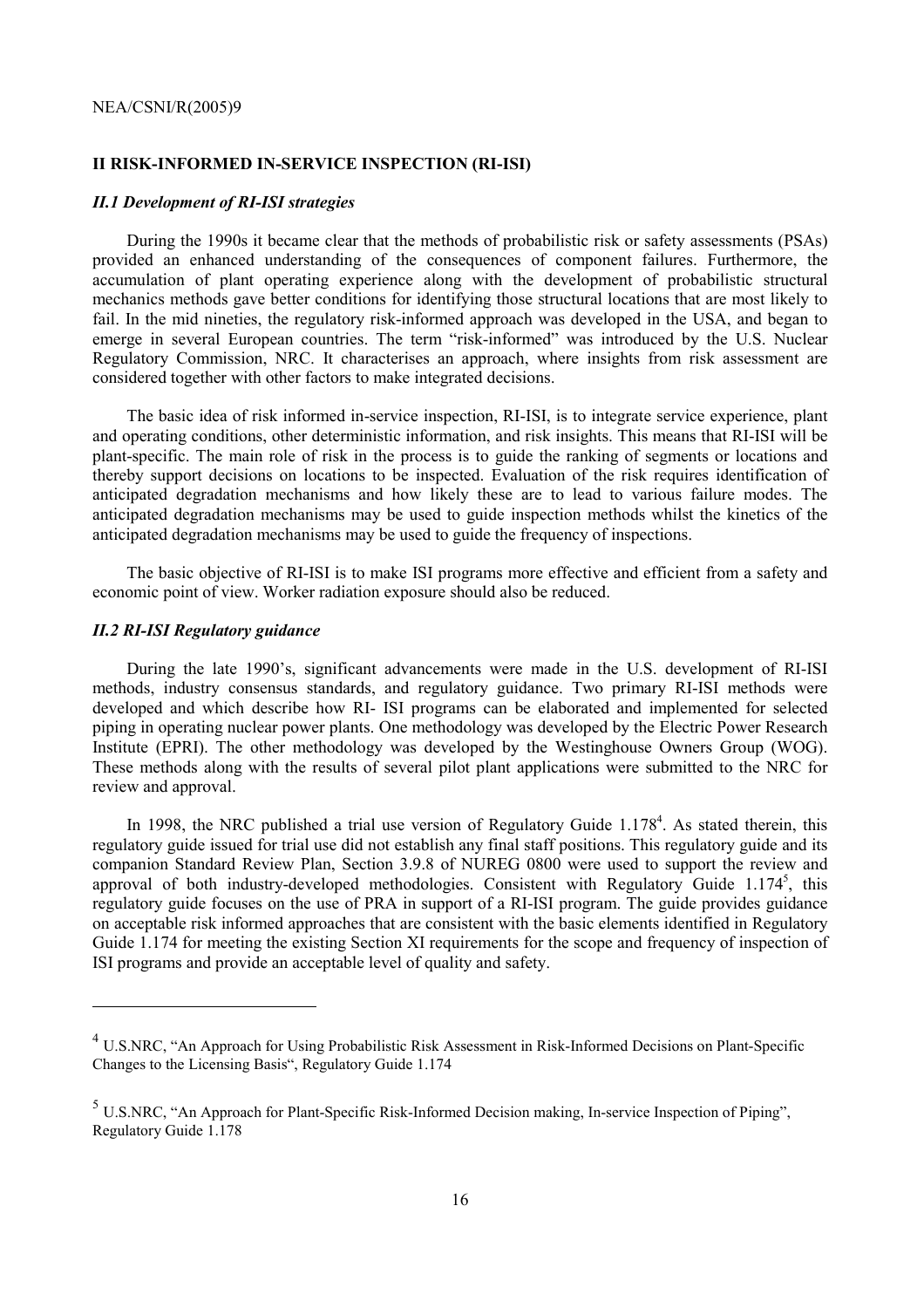In September 2003, based on the experience during the review and approval of the industry methodologies and the review and approval of numerous plant specific relief requests for in-service inspection programs, the NRC staff issued an updated version of Regulatory Guide 1.178. This updated regulatory guide and corresponding standard review plan is no longer for trial use.

The five key safety principles of RG 1.174 are:

- 1. The proposed change meets the current regulation.
- 2. Defence-in-depth is maintained.
- 3. Sufficient safety margins are maintained.
- 4. An increase in risk should be small and consistent with the Commission's safety goals.
- 5. The impact of the proposed change is monitored by using performance measurement strategies.

In Europe the Nuclear Regulators' Working Group (NRWG) decided in November 1996 to set up a task force (TF) to agree on the philosophy and principles governing RI-ISI of mechanical components of Nuclear Power Plants in order to maintain sufficient margins against leakages and failures, considering dose exposures to the public. The TF performed a review and inventory of the existing approaches to RI-ISI, and completed its work in 1999 with a Current Practices Document, titled "Report on risk-informed inservice inspection and in-service testing" (EUR 19153 EN). As a follow-up in May 2002, the TF was reconvened and produced in 2004 a "Report on the regulatory experience of risk-informed in-service inspection of nuclear power plant components and common view" (EUR 21320 EN). The common views, as stated in this document, are agreed in general by all the participating regulatory bodies of the European Union<sup>6</sup>, or their representatives. They express what should be considered by the regulatory body when establishing guidelines on RI-ISI and assessing licensees' RI-ISI applications. They are not to be understood as a regulatory commitment to the introduction of RI-ISI programmes. Whether RI-ISI programmes are introduced is and will be decided at the national level.

Key Principles have been established in the report with reference to the NRC Regulatory Guide RG 1.174 and taking into account INSAG 10 and 12, but are somewhat more specific to ISI and are adapted to European needs. In the common view on important aspects, the Key Principles are developed into more detail, and further basic safety principles as well as methodological aspects of regulatory concern are addressed.

The common view on key principles is:

- 1. The introduction of risk-informed in-service inspection must be in accordance with the legal and regulatory framework of the European countries
- 2. An ISI programme must be in place that is consistent with the defence-in-depth philosophy
- 3. Risk-informed changes to ISI programmes must maintain safety margins against leakage and failure
- 4. Risk should be reduced to a level derived from national legal requirements, regulations and regulatory guidance. When changing to a risk-informed ISI programme, risk reduction or neutrality should be achieved
- 5. RI-ISI programmes should be monitored using performance-measurement strategies

 $\overline{a}$ 

<sup>6</sup> and Switzerland.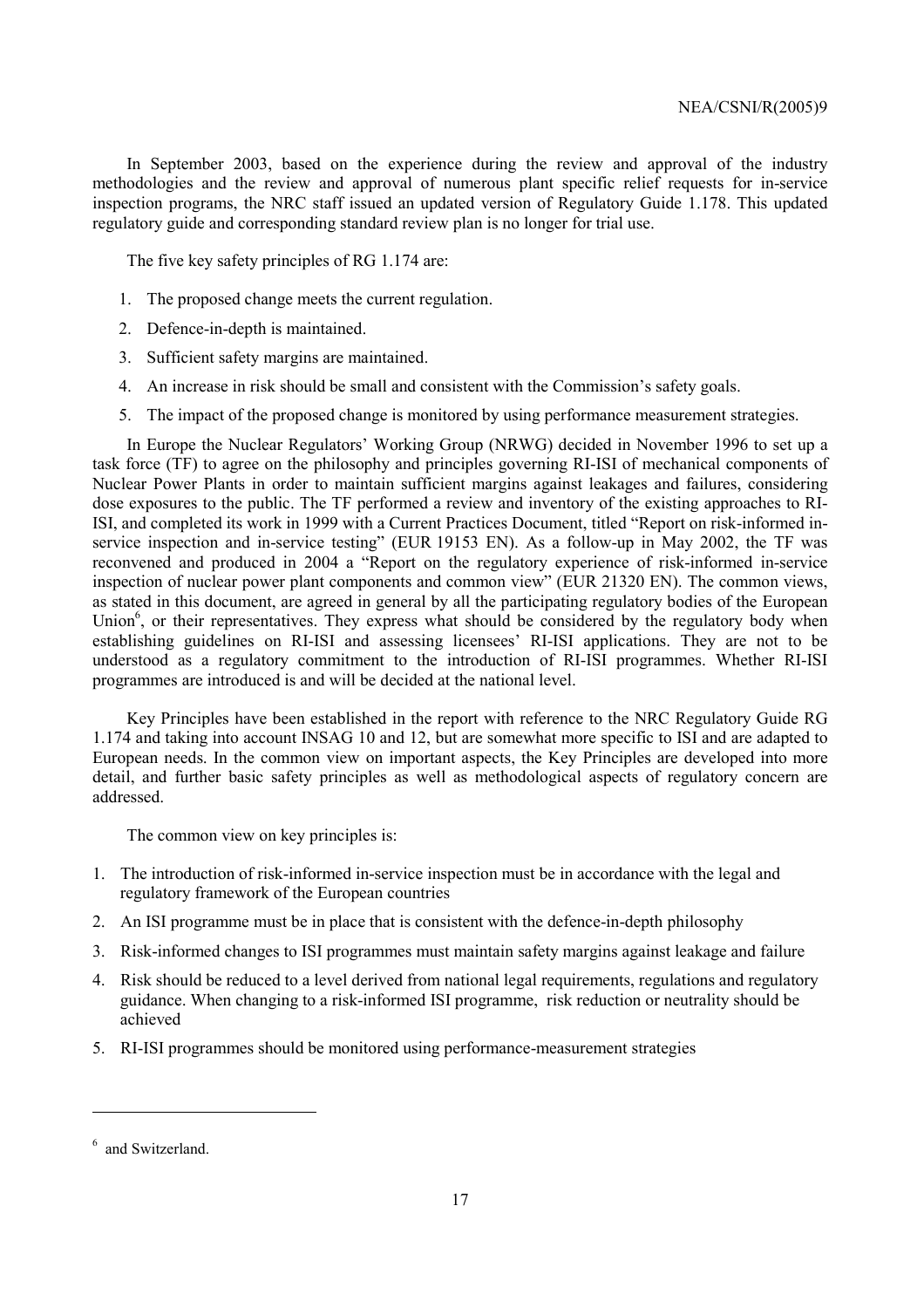#### *II.3 Important aspects of RI-ISI*

In addition to key and safety principles there are some important aspect of RI-ISI that must be taken into account when developing new ISI programmes. These important aspects relates to methods, procedures, scope of RI-ISI applications, quality of input data, failure and consequence analysis and risk assessments.

Such important aspects were addressed in the IAGE-questionnaire and are also elaborated in the NRWG-report [3]. There is a common view that for example

- methods and procedures used must be repeatable, adequately justified, and traceable. New methods and new or extended applications with existing methods should be evaluated through pilot studies. The procedures should be robust and stable.
- all input data to the process must be justified and subject to quality assurance.
- a components' susceptibility to different kinds of degradation mechanisms must be determined thoroughly. In the evaluation of susceptibility, all known degradation mechanisms or combined effects of them have to be taken into account and evaluated in a systematic manner, considering the influential parameters such as loads and other operating and environmental conditions in relation to design, dimensioning, and material properties of the components. The evaluation should be based on established susceptibility criteria, industry experience, available industry data bases, plant-specific experience, and research results.
- structural reliability models (SRMs) / probabilistic structural mechanics models and associated software, which are used to estimate failure probabilities, should be verified and validated.
- direct and indirect effects of all component failure modes (e.g., small leak, large leak, break) have to be considered. The impact of component failure on containment performance must also be evaluated. Due attention should be paid to low power and shutdown states. The consequences of component failure should be quantified or categorised with the help of PSA results or insights.
- the PSA should reflect the actual status and operational practices of the plant. It should use best estimate models and data, as opposed to conservative assumptions. Living Level 1 PSA is a prerequisite. A further prerequisite is that the models are sufficiently detailed in order to adequately support the application to RI-ISI. Ideally, living full scope Level 1 and Level 2 PSAs should be available. PSAs of lower scope can be used but areas not covered need to be taken into account, for example, by deterministic considerations or engineering judgement.

Other important aspects are that RI-ISI programmes must be living. Performance measurement strategies should be used to account for uncertainties in the analyses, to provide feedback and updating in due time, and to confirm the approach.

RI-ISI, as well as other ISI programmes, must be regularly updated to take the new information into account that could have an impact on the programme. The information from detected degradations, component failures, and damage analyses as well as enhanced knowledge on degradation mechanisms and influential factors should be incorporated into RI-ISI programmes continuously. Other changes such as PSA updates and plant design and operating changes should be considered periodically.

### *II.4 Overview of RI-ISI methods*

The procedure to establish a RI-ISI programme includes several main steps: definition of scope (systems selected), division of piping systems into segments, failure analysis, failure consequence analysis, risk ranking of the items (i.e., segments or structural elements), safety significance categorisation of the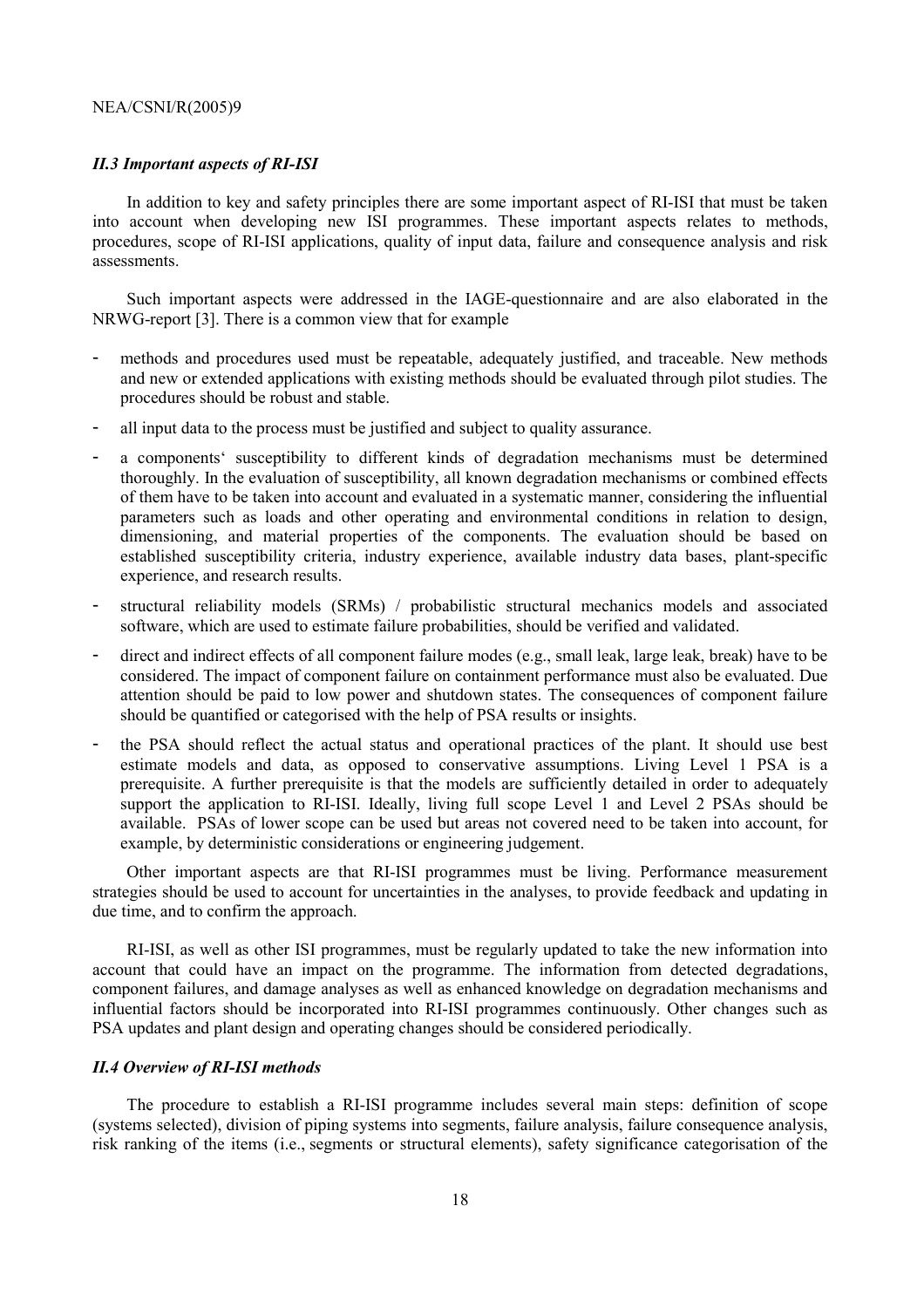items based on integrated decision making, structural element selection for inspection, establishing an inspection plan including inspection methods, frequencies and schedule, and defining a performance monitoring programme to trace the effectiveness of the RI-ISI programme and to provide feedback and updating. These steps are essentially common to all RI-ISI methodologies that have been developed.

Several RI-ISI approaches have been developed based on quantitative, semi-quantitative or qualitative methodologies, and can be described briefly as in [3]:

The WOG methodology makes extensive use of analytical models. The failure probabilities of piping segments are calculated by means of a Structural Reliability and Risk Assessment (SRRA) computer code, using probabilistic fracture mechanics methods. PSA provide a quantitative assessment of the consequence of failure. The initial risk ranking of the piping segments is based on the risk importance measure risk reduction worth (RRW). The final safety significance category, "high" or "low", is determined by an expert panel in a process of integrated decision making. The expert panel combines all affected engineering disciplines. This method is a quantitative and relative one.

The EPRI methodology uses a more qualitative approach. Based on criteria derived from service experience and pipe failure data, each piping segment is checked whether it is susceptible to a certain degradation mechanism, and accordingly assigned to a rupture potential category (high, medium, and low). The consequence categorisation (high, medium, low, none) of each segment is based on the conditional core damage probability (CCDP) and conditional large early release probability (CLERP), connected with the segment's most severe postulated failure mode. The CCDP is estimated from the plant-specific PSA for initiating events and derived from general PSA-based rules for loss of mitigating system events. In a matrix ("risk matrix"), the rupture potential categories are combined with the consequence categories to risk categories. Each pipe segment is assigned to a risk category. The risk categories are associated with three "risk regions", high, medium, and low. As the EPRI methodology is designed to be process-driven, no expert panel is used. This method is a qualitative and absolute one.

The  $\overline{OMF-S}$ tructures<sup>7</sup> methodology was developed by EDF. It is conceived to be applied to the maintenance of piping outside the reactor coolant system of the 900 MW and 1300 MW reactor series. An application study is generic to an entire reactor series. ISI is included as being one measure of maintenance. OMF-Structures combines quantitative and qualitative methods as well as probabilistic and deterministic information and criteria in a systematic way. The quantitative evaluation uses risk importance measures. Though the use of structural reliability models (SRMs) is provided for to estimate pipe failure probabilities, up to now failure potentials have been estimated qualitatively. OMF-Structures support the optimisation of maintenance programmes with respect to safety, availability, and maintenance cost. These aspects, however, are decoupled, and this report considers the safety stakes only.

Det Norske Veritas (DNV), developed a quantitative procedure with software NURBIT ("Nuclear Risk Based Inspection Tool"), which is dedicated to piping systems prone to intergranular stress corrosion cracking (IGSCC). The piping failure probabilities are calculated for individual welds by means of a probabilistic fracture mechanics computer code, taking leak detection systematically into account. PSA provide a quantitative assessment of the consequence of failure. Risk ranking is made in terms of the CDF assigned to the failure of individual welds, i.e., in terms of an absolute risk measure. To determine the extent of inspection, however, a plant-specific relative scheme is suggested. The effect of inspection frequency is systematically included in the quantitative optimisation process. So far, no expert panel has been used. The software package NURBIT provides means to optimise the inspection programme with respect to minimum risk, inspection costs, failure costs, or radiation dose for the inspection personnel.

 $\overline{a}$ 

 $7$  OMF = Optimisation de la Maintenance par la Fiabilité (Reliability Centered Maintenance).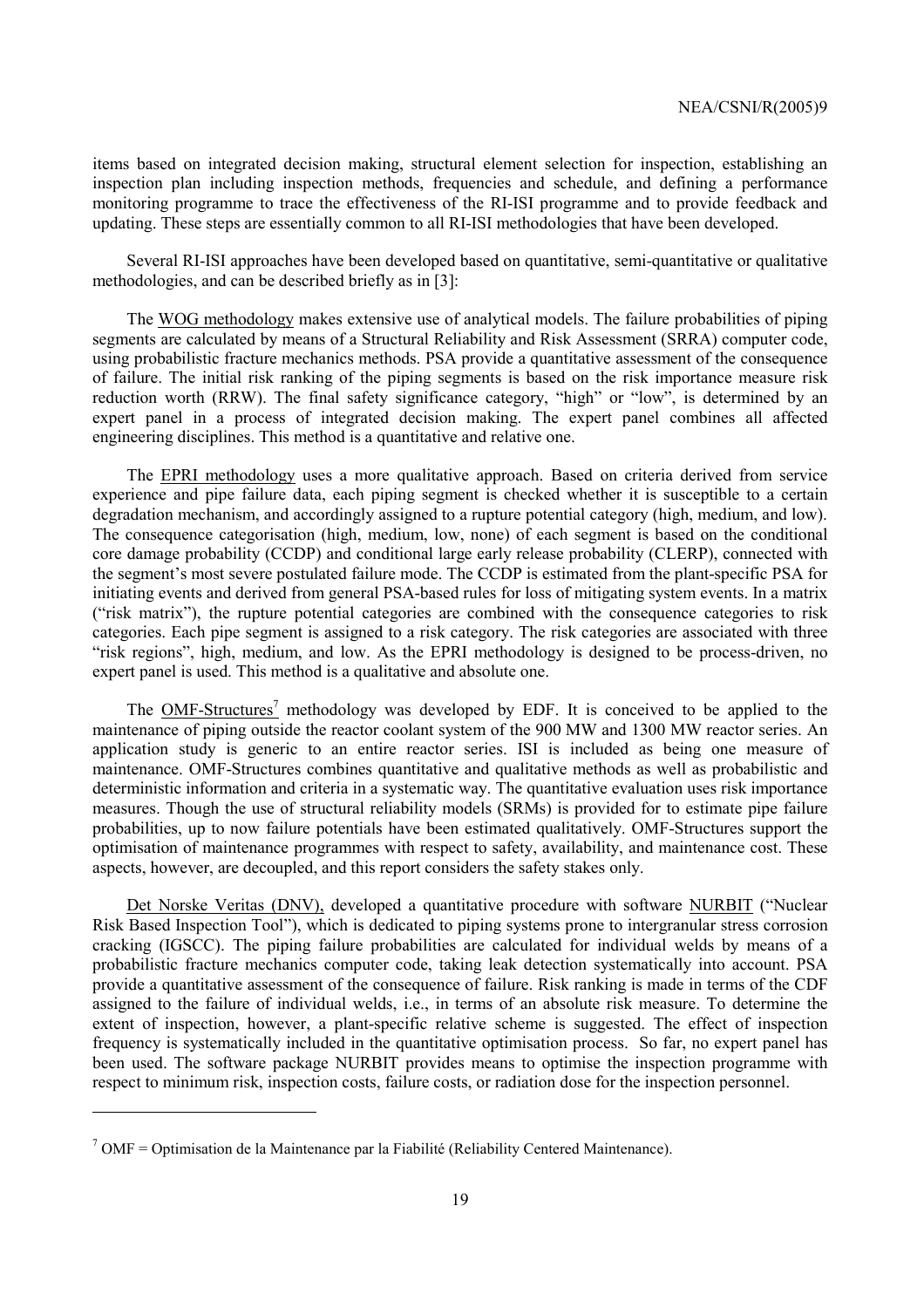The STUK procedure has the perspective of full scope application. Consequently, at the starting point, all systems important to safety should be exposed to a selection procedure irrespective of the ASME class (1, 2, 3, or even non-class piping). Once the systems have been selected, the risk ranking procedure at the piping segment level is generally based on the EPRI scheme, but exhibits the following differences. The failure potential categorisation is somewhat more differentiated and more conservative: also degradation mechanisms other than flow accelerated corrosion such as IGSCC and aggressive thermal fatigue can be assigned a "high" rupture potential, whereas in the EPRI method they would always be categorised as "medium". Further, the STUK procedure makes full use of the plant-specific PSA to estimate the severity of failure consequences in terms of CCDP. The STUK procedure is not as prescriptive as the EPRI method and consequently uses, as an essential part, an expert panel to make the final integrated decisions.

The qualitative SKIFS 1994:1 scheme has been in place since 1988. It is based on the division of components and parts thereof into the control groups (A-C). The division shall be such that it takes into account the risks for nuclear fuel damage, discharge of radioactive materials, unintentional chain reactions, and the degradation of the other safety levels as a result of cracking or other degradation processes. In this respect, both the probabilities that such cracking or other degradation will occur in the specific component must be taken into account, as well as the possible resultant consequences. For the practical application of this approach a qualitative system is used where the division into the control groups is performed according to a risk matrix and assignment of a damage index and a consequence index to each component and parts thereof. The damage index gives a qualitative measure of the likelihood that a crack or other degradation will occur. The consequence index gives a qualitative measure of the likelihood that such degradation will result in nuclear fuel damage, damage to the reactor containment tightness, discharge of large amounts of radioactivity or other damage which could lead to ill health or an accident. This scheme makes no use of PSA results.

#### *II.5 Comparison of methods*

The existing qualitative methods are transparent and relatively easy to understand. They emphasise the most important features, i.e., susceptibility to or relevance of degradation mechanisms and severity of consequences. Assigning the items of the scope to broad range regions of risk and incorporating allowances for uncertainties, they conservatively discriminate "low" risk from "high" risk. Conservativeness or error in the analysis (under- or overestimating the risk) at one place do not influence the risk categorisation at other places, and the categorisation is stable against changes of the scope. As such, qualitative methods tend to be robust in and of themselves, provided they include suited decision criteria and are properly prescribed. Considering their instructions, however, it can not be expected that the different qualitative methods would yield similar results as regards the extent, the number, and the locations of inspection, when applied to the same plant and scope of piping.

The existing quantitative methods using structural reliability models provide better discernment and resolution than qualitative methods. In addition, they offer capabilities to tailor and optimise inspection strategies. The results, however, can only be correct, if the models, computing codes, and input data reflect the actual plant conditions. Some of the methods make only limited use of these possibilities. Other methods aim at fully exploiting the possibilities offered by the quantitative methodology. This includes quantifying the risk of each individual weld and ranking them in an order of descending risks against each other, considering the effect of leak detection on the failure rates also for the purpose of risk ranking, investigating the effect of inspection frequency and NDT system performance on risk, and optimising - on condition of risk reduction or neutrality - ISI programmes with respect to number and selection of inspection sites, inspection frequency, and NDT system performance. These differences in methodology can affect the outcome when applied to the same plant and scope of piping.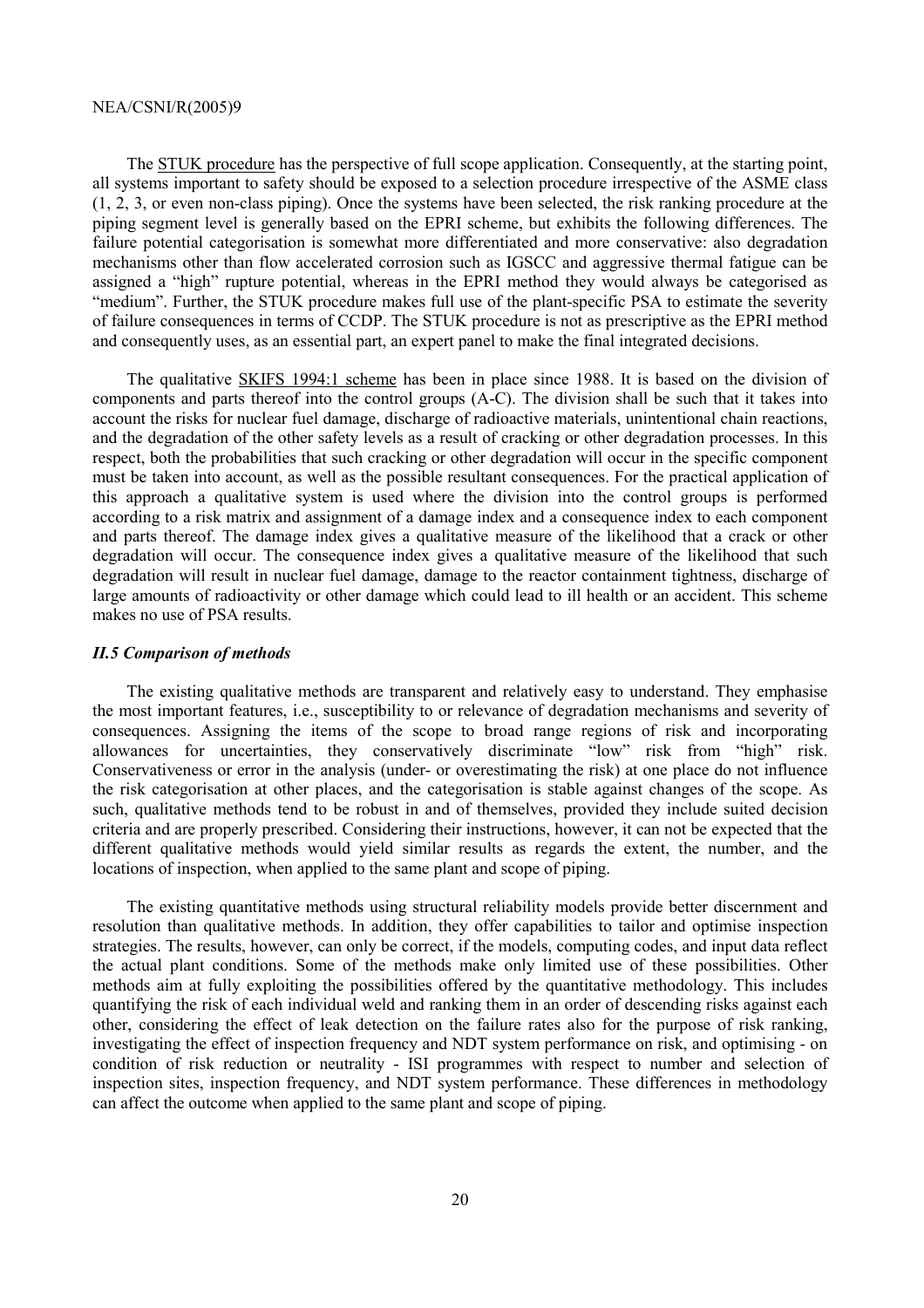#### *II.6 Overview of RI-ISI applications and pilot studies*

RI-ISI is presently used in three countries, Spain, Sweden and United States (U.S). However, many other countries have performed pilot studies of different RI-ISI approaches to test methods and gain experience. Present RI-ISI applications and pilot studies are summarised in table 1.

From this table it can be seen that RI-ISI has been introduced in more than 50 percent of the U.S. plants. RI-ISI is non mandatory and can be used to as an alternative to ISI programmes based on the requirements in ASME Sect. XI. The Nuclear Regulatory Commission (NRC) has approved both the EPRI and WOG methodologies for this modification of the ISI programmes.

The prerequisite for the approval is that the proposed alternative represents an acceptable level of quality and safety compared to existing performance levels, which are given by ASME Sect. XI. Further, the five key safety principles of RG 1.174 for risk-informed changes of the Current Licensing Basis must be met. The performance level defined by the requirements of Sect. XI is acknowledged to provide reasonable assurance that public health and safety will be warranted. It should be noted, however, that the NRC-directed augmented inspection programmes for interganualar stress corrosion cracking (IGSCC) in BWRs and flow assisted corrosion (FAC), which overlap with the Sect. XI scope, remain unchanged. Such augmented inspections are credited and integrated to some extent, however, only piping made of IGSCC resistant material and contained in augmented IGSCC programmes may fully be subsumed in RI-ISI programmes. This means that the required equivalence of the RI-ISI schemes with Sect. XI only refers to piping that is recognised to be highly reliable. It should also be noted that the inspection frequencies (interval) and the inspection method (NDT) performance requirements essential have remain unchanged.

The NRC expects RI-ISI programmes to eventually be implemented at 99 operating nuclear power plants in the U.S. To date the NRC has received 69 RI-ISI submittals. Forty-nine (71%) of the submittals received by the NRC have been based on the EPRI methodology and the remaining twenty (29%) have used the WOG methodology. Of the 69 submittals received by the NRC, 52 have been approved and 17 are currently under review. The NRC anticipates that the receipt of the RI-ISI programmes for the remaining 30 plants will be submitted and approved over the next 2 years.

In Spain, the development in the U.S. towards RI-ISI has been closely followed. A joint pilot project of regulator, CSN, and the Spanish utilities (UNESA) was carried out with the objective to develop and validate an application guide for RI-ISI of piping systems. This guide, issued in 2000, follows the principles established in the NRC Regulatory Guides 1.174 and 1.178. RI-ISI is not a regulatory requirement but an option. Assessment and approval of applications by CSN is required. Several licensee applications for RI-ISI programmes, using the WOG methodology, have already been approved by CSN. These approved RI-ISI programmes are restricted to class 1 piping, but each Safety Evaluation Report issued on them by CSN contains a recommendation for extending the RI-ISI programme to a full scope application. CSN recommend full scope applications. In 2001, a Safety Guide on basic criteria for PSA applications was issued. A Safety Guide on RI-ISI is planned.

In Sweden RI-ISI is mandatory. The qualitative RI-ISI approach according to previous regulations and guidelines in SKIFS 1994:1 have been in place since 1988. It includes all known degradation mechanisms. No additional augmented ISI programs are therefore required. After a transition period of five years the SKIFS 1994:1 approach become mandatory in 1992 for all components and parts thereof, except reactor pressure vessels and some steam generators. For the reactor pressure vessel and for steam generator special rules apply. All 11 Swedish plants use this system as basis for the ISI programmes. However, the Swedish Nuclear Power Inspectorate, SKI, has recently approved a modified WOG methodology as an alternative for present ISI in one PWR. This has been assessed on the basis of the new regulation SKIFS 2000:2, which came into force on April 1, 2001. This new regulations allows the use of both qualitative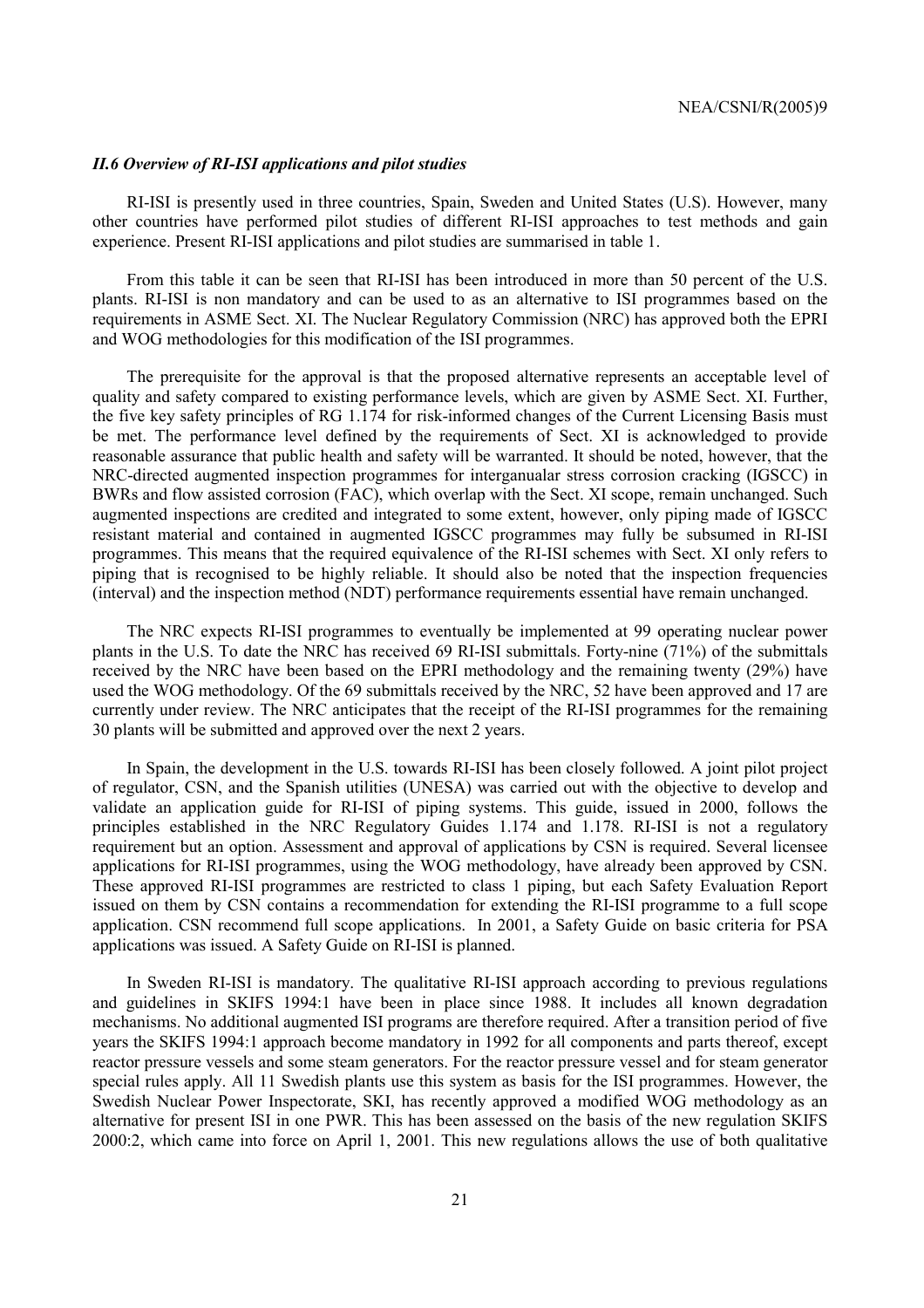and quantitative RI-ISI methods. The extent of inspections and the inspection interval shall be determined with respect to what is necessary with respect to assessed relative risks for core damage, release of fission products etc… Specific criteria for acceptance are not delineated, but assessment by SKI is required. SKI expects that two other PWRs will apply for the use RI-ISI programmes based on the modified WOGmethodology shortly. Swedish licensees have also indicated that they will apply for RI-ISI of reactor pressure vessels (RPV) in the next two years.

Also in Finland RI-ISI is mandatory, but only for new reactors. Existing plants may decide to continue with the present ISI programmes.

Pilot studies of different RI-ISI approaches to test the methods and to gain experience have been performed in Germany, Finland, France, Japan, Korea, Sweden, Switzerland and U.S. These pilot studies and used RI-ISI methodology are summarised in table 1.

#### *II.7 RI-ISI experience so far*

The concepts of RI-ISI has been successfully implemented in the U.S. and is now providing improved ISI that both reduce plant risks, reduces radiation exposure to inspection personnel, and reduces the costs imposed on industry. These benefits have been achieved as the end of a decade-long period of development and implementation beginning with NRC policies to endorse and support risk-informed regulation and industry efforts to reduce plant operating costs. During this period the NRC and industry worked effectively to bring risk concepts into the ASME code.

Experience from applications of RI-ISI in U.S. nuclear power plants has been compiled in a recent ASME white paper [4]. This is based on a review and analysis of the result of almost 50 approved plantspecific RI-ISI applications. The review covered 17 class 1, 27 class 1 & 2, and five class 1, 2, 3  $\&$  nonclass ("full scope") applications.

The number of welds contained in the scope of class 1 and 2 is typically between 1500 and 3000. A typical RI-ISI programme for class 1 and 2 piping comprises about 100 welds. Compared to ASME Section XI programmes, RI-ISI programmes typically bring about reductions in the number of inspection sites of approximately 80 %, the spread ranging from 45 % to 84 %. If there are extensive augmented programmes, it can happen that only few non-augmented programme welds are determined by the riskbased procedure as being safety-significant.

For class 1 systems, resulting sample sizes of RI-ISI programmes are at or below 10 % (ASME Sect. XI: 25 %). Class 2 piping tends to be at 0.1 to 2.0 % range (ASME Sect. XI: 7.5 %). Risk-informed sample sizes in break exclusion regions are around or below 10 %. It should be noted that there are ongoing discussions on a minimum class 1 sample size. Only very few inspection sites were identified in class 3 and non-class piping, most of them in the WOG pilot study Surry 1. The two non-pilot full scope applications contained in the review, did not identify any class 3 or non-class locations to be inspected.

Similar results have been reported from the application of RI-ISI in Spanish and Korean plants [2]. However, some of Spanish plants have experienced a smaller reduction due to the fact that more welds have been included in the RI-ISI programs for defence-in-depth reasons.

Application of the qualitative RI-ISI approach in Sweden has also been successful. Only a small portion (2%) of occurred cracking and other degradation have lead to leakage. More than 90 % of the degradation has been detected by ISI. Performed pilot studies with quantitative RI-ISI methods indicate that this good result can be maintained despite reductions in the inspection extent.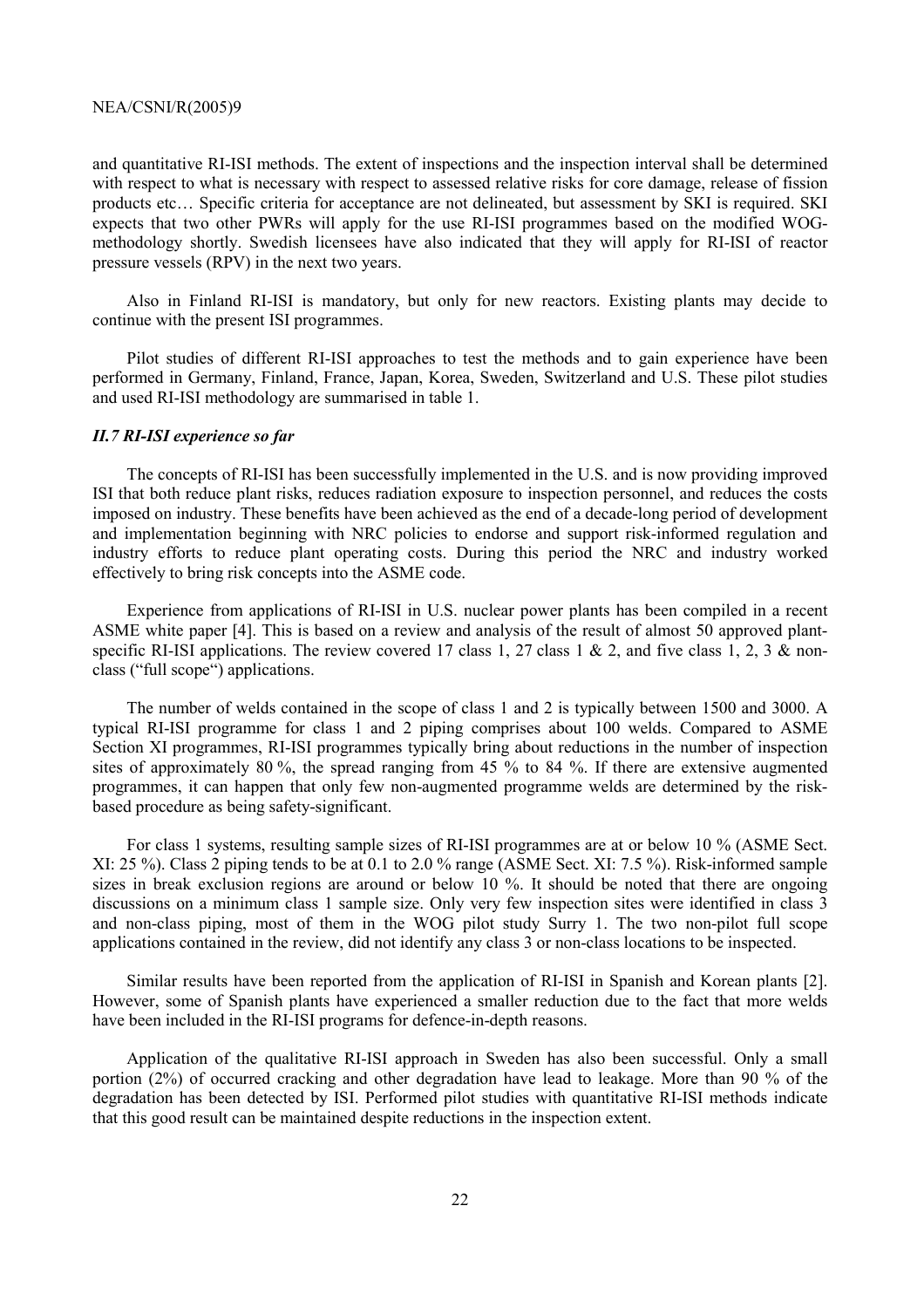### *II.8 Further evaluations and developments of RI-ISI methodologies*

Further evaluations and developments of RI-ISI methodologies were addressed in the IAGE RI-ISI questionnaire [1] and were discussed at the OECD Workshop on RI-ISI and NDT qualification [2]. Theses aspects have also been discussed in other international and national forum, e.g. NRWG and the industry group ENIQ and ASME Task groups.

Identified needs of further evaluations are:

- Comparative RI-ISI method performance study by applying several of the existing qualitative and quantitative methods to the same specific scope of piping in one or two plants, and comparing the results in terms of the extent, the number and the locations of inspection sites.
- Evaluation of differences in ISI selection when applying a quantitative method to a specific scope of piping in a plant with and without leak detection, and comparing the results in terms of the extent, the number and the locations of inspection sites as well as resulting requirement on the leak detection system capabilities and demands on operator actions.
- Further benchmarking and validation of existing structural reliability models (SRMs) / probabilistic structural mechanics models and associated software.
- Evaluation of the influence of different assumptions about probability-of-detection (POD) curves and independent versus dependent inspections on calculated failure rates.

Identified needs of further developments and co-operation are:

- Continued support to the international degradation and damage data base OECD Piping Failure Data Exchange (OPDE).
- Joint actions to establish consensus criteria for component susceptibility to different kind of degradation mechanisms.
- Continued exchange of experience from RI-ISI applications and pilot studies
- Joint actions to develop and extending RI-ISI methodologies to other components and safety related structures.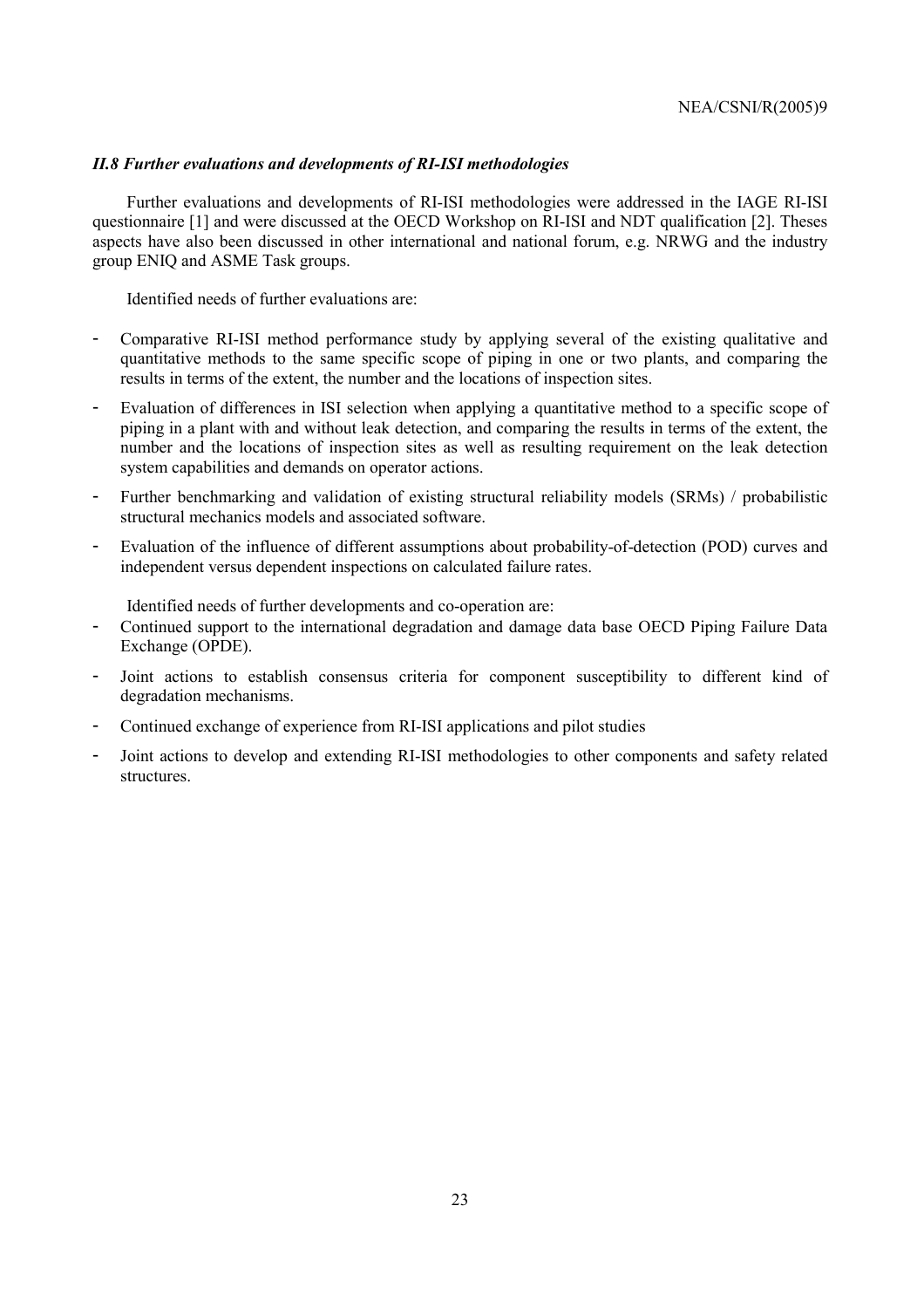# **Table 1. Overview of used RI-ISI applications and performed pilot studies**

|                       | <b>RI-ISI</b> application |                |                                                                   |                                               | <b>RI-ISI Pilot studies</b>             |                |                                            | <b>Comments</b>           |                                                                                                                           |
|-----------------------|---------------------------|----------------|-------------------------------------------------------------------|-----------------------------------------------|-----------------------------------------|----------------|--------------------------------------------|---------------------------|---------------------------------------------------------------------------------------------------------------------------|
| Country               |                           | No. of         | <b>Scope</b>                                                      | <b>Used methods</b>                           | Regulatory                              |                | <b>Scope</b>                               | <b>Studied</b>            |                                                                                                                           |
|                       |                           | plants         |                                                                   |                                               | requirement/guidance                    |                |                                            | methods                   |                                                                                                                           |
| <b>Belgium</b>        | N <sub>0</sub>            |                |                                                                   |                                               |                                         | N <sub>0</sub> |                                            |                           | No specific plans for RI-<br>ISI implementation                                                                           |
| Canada                | N <sub>0</sub>            |                |                                                                   |                                               |                                         | No             |                                            |                           | Some risk-informed<br>applications for ISI of<br>specific components                                                      |
| <b>Czech Republic</b> | N <sub>0</sub>            |                |                                                                   |                                               |                                         | N <sub>0</sub> |                                            |                           | No specific plans for RI-<br>ISI implementation                                                                           |
| Germany               | No                        |                |                                                                   |                                               | $\overline{\phantom{a}}$                | Yes            | Some piping<br>systems                     | WOG/<br><b>NUREG 1661</b> | No specific plans for RI-<br>ISI implementation                                                                           |
| Finland               | N <sub>0</sub>            |                |                                                                   |                                               | <b>YVL 3.8, YVL 2.8</b>                 | Yes            | Some piping<br>systems                     | <b>STUK</b>               | RI-ISI mandatory for<br>new plants. No specific<br>plans for existing plants                                              |
| France                | N <sub>0</sub>            |                |                                                                   |                                               | $\sim$                                  | Yes            | Some piping<br>systems                     | OMF-<br><b>Structures</b> | No specific plans for RI-<br>ISI implementation                                                                           |
| Hungary               | N <sub>0</sub>            |                |                                                                   |                                               |                                         | N <sub>o</sub> |                                            |                           | No specific plans for RI-<br>ISI implementation                                                                           |
| Japan                 | N <sub>0</sub>            |                |                                                                   |                                               | $\sim$                                  | Yes            | Some piping<br>systems                     | EPRI and<br><b>WOG</b>    | No specific plans for RI-<br>ISI implementation                                                                           |
| Korea                 | N <sub>0</sub>            |                |                                                                   |                                               | Modified USNRC<br>Reg.guide 1.174, 1.78 | Yes            | Class 1 and 2<br>piping systems            | <b>WOG</b>                | Plans to introduce RI-<br>ISI applications in<br>several plants                                                           |
| Spain                 | Yes                       | $\overline{2}$ | Class 1 and 2<br>piping systems<br>(including.<br>augmented. ISI) | <b>WOG</b>                                    | CSN 01, Guide RI-ISI-<br>02             | Yes            | Some class 1, 2<br>and 3 piping<br>systems | <b>WOG</b>                | Plans for further RI-ISI<br>applications                                                                                  |
| <b>Sweden</b>         | Yes                       | 11             | All piping<br>systems<br>(including)<br>augmented. ISI)           | SKIFS 1994:1 and<br>modified WOG (1<br>plant) | <b>SKIFS 2000:2</b>                     | Yes            | Some piping<br>systems                     | WOG and<br><b>NURBIT</b>  | RI-ISI mandatory. Plans<br>for further quantitative<br>RI-ISI applications. RI-<br>ISI will be studied. For<br><b>RPV</b> |
| Switzerland           | N <sub>0</sub>            |                |                                                                   |                                               |                                         | Yes            | Some piping<br>systems                     | EPRI and<br><b>WOG</b>    | No specific plans for RI-<br>ISI implementation                                                                           |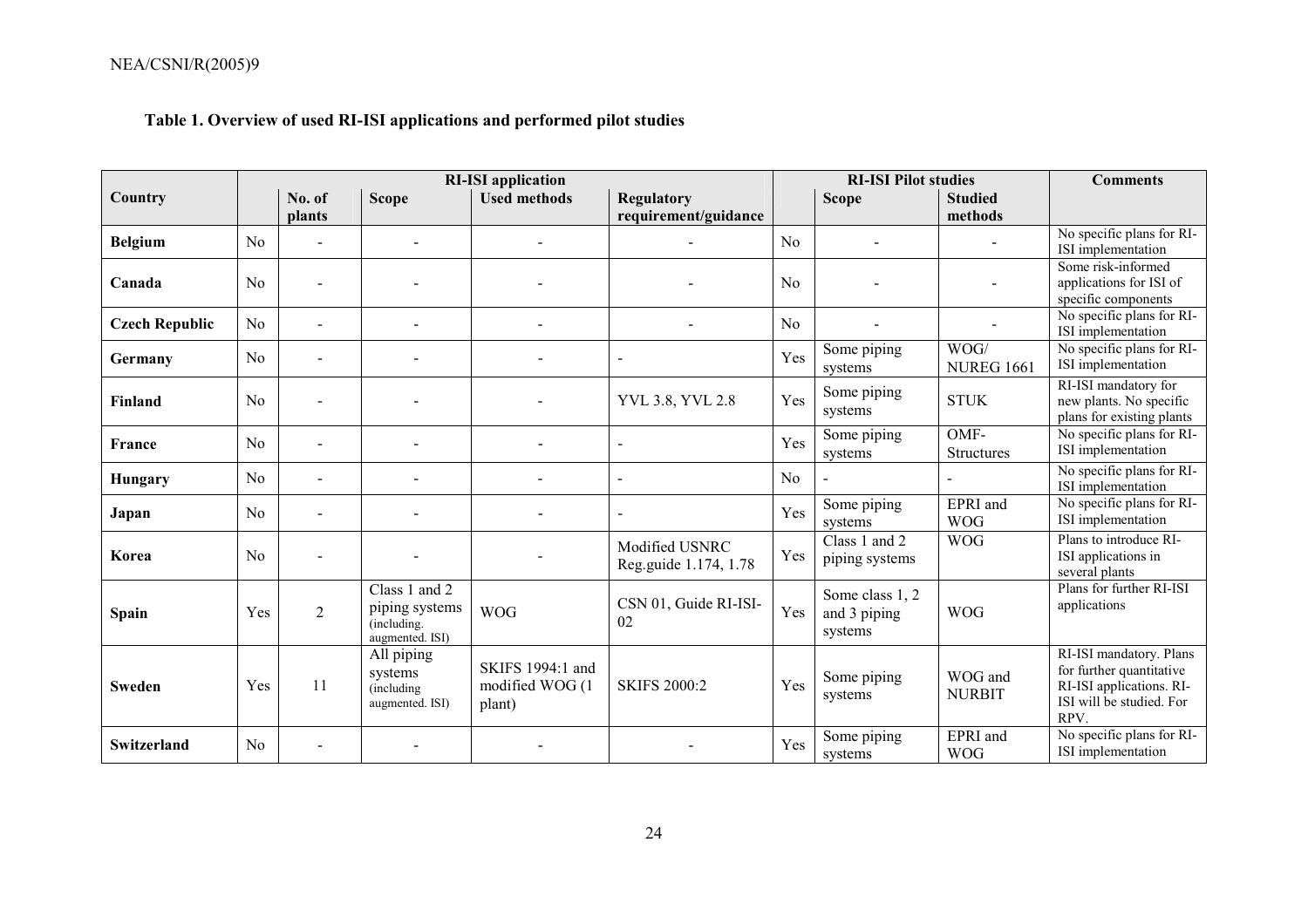|                       | <b>RI-ISI</b> application |               |                                                                                                               | <b>RI-ISI Pilot studies</b> |                                                       |     | <b>Comments</b>                                             |                        |                                                                                                                                                                |
|-----------------------|---------------------------|---------------|---------------------------------------------------------------------------------------------------------------|-----------------------------|-------------------------------------------------------|-----|-------------------------------------------------------------|------------------------|----------------------------------------------------------------------------------------------------------------------------------------------------------------|
| Country               |                           | No. of        | <b>Scope</b>                                                                                                  | <b>Used methods</b>         | Regulatory                                            |     | <b>Scope</b>                                                | <b>Studied</b>         |                                                                                                                                                                |
|                       |                           | <i>plants</i> |                                                                                                               |                             | requirement/guidance                                  |     |                                                             | methods                |                                                                                                                                                                |
| <b>United Kingdom</b> | N <sub>0</sub>            |               |                                                                                                               |                             |                                                       | No  |                                                             |                        | Some qualitative risk-<br>informed application for<br>ISI of specific<br>components                                                                            |
| <b>Untied States</b>  | Yes                       | 52            | Class $1, 2$ and<br>3 piping<br>systems. Full<br>scope or<br>partial scope<br>(augmented)<br>ISI still apply) | EPRI and WOG                | <b>USNRC</b> Reg. guide<br>1.174, 1.178, SRP<br>3.9.8 | Yes | Class $1, 2$ and $3$<br>piping systems.<br>Different scope. | EPRI and<br><b>WOG</b> | Non mandatory. All<br>plants in US are<br>however expected to<br>introduce RI-ISI.<br>Development work on<br>RI-ISI for PRV and<br>containment are<br>ongoing. |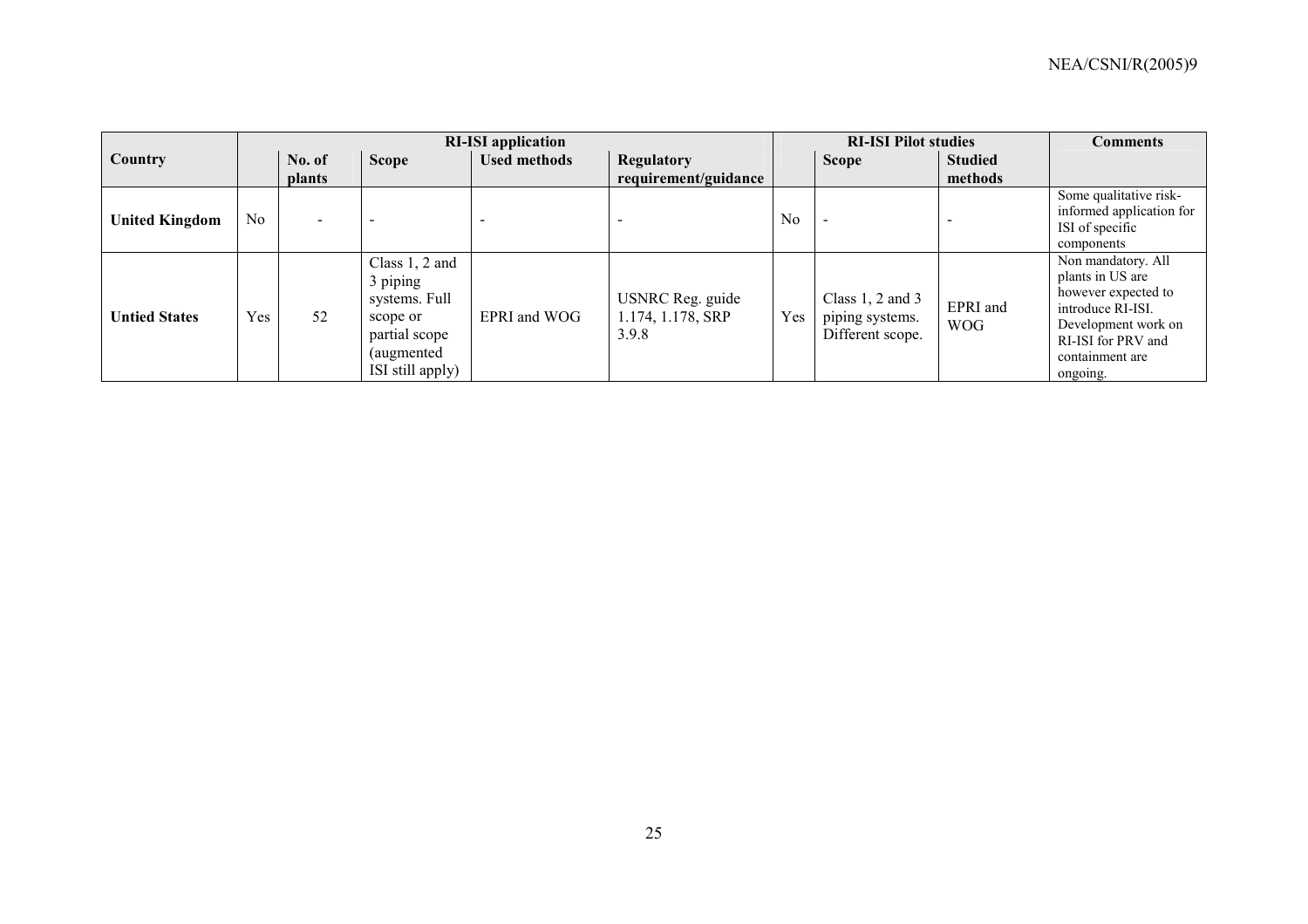### **III NON-DESTRUCTIVE TESTING (NDT) QUALIFICATION**

### *III.1 Development of NDT qualification strategies*

The effectiveness of ISI in reducing risk depends on the reliability of the NDT system applied. The need to qualify NDT systems for pre- and in-service inspection has therefore been recognised to a greater or lesser extent for many years in many countries engaged in nuclear power generation.

Qualification of procedures and personnel for NDT of nuclear plant components has been required by U.S. regulations from the beginning of the U.S. commercial nuclear power industry. Accordingly, the responsibility for NDE qualification rests with the plant owner. This requirement, however, is general, and does not give specific requirements or criteria for qualification. In the U.S., qualification programs for specific components have been developed and are now available to enable the plant owner to comply with this obligation in a uniform way across the industry. For certain ultrasonic testing (UT) required by ASME Section XI, Appendix VIII to Section XI provides specific requirements for demonstrating performance.

The concept of the ASME rules for qualifying procedures, equipment and personnel for ultrasonic examinations was initiated in 1975 by the Section XI NDE group and reemphasized in 1982 by the inability to detect intergranular stress corrosion cracking (IGSCC) in the primary piping at the Nine Mile Point Power Plant. This incident caused the NRC to mandate specific performance capability demonstrations of the ultrasonic systems used or planned to be used to examine welds in BWR recirculation system piping. Specific actions were required in the NRC Inspection and Enforcement Bulletin (IEB) 82-03 and IEB 83-02. Within this context, the Electric Power Research Institute's (EPRI) NDE Centre began to arrange programmes for the industry capability demonstrations [4, 5].

The concerns about ultrasonic NDT unreliability were, however, not restricted to manual ultrasonic examination of IGSCC susceptible piping welds. Discouraging defect detection and sizing performance observed during studies coordinated by the U.S. Pressure Vessel Research Committee and during the PISC programme, as well as the equally discouraging performance measured during the NRC sponsored Pipe Inspection Round Robin Trials (PIRR/MRR), led to the establishment of an ASME Section XI Ad Hoc Task Group in late 1984. The task of this Ad Hoc Group was to develop input for recommended Code rules for the administration and control of NDT system qualification programmes, as well as control of NDT performance of Section XI applications. The Ad Hoc Task Group proposed a Mandatory Appendix VII to Section XI. This document was formally approved for submission to the Section XI Subgroup on Non-destructive Examination (SGNDE) in February 1986. Subsequently, the SGNDE revised and restructured this document into two separate proposed Mandatory Appendices; Appendix VII entitled *"Qualification of Non-destructive Examination Personnel for Ultrasonic Examination"*, and Appendix VIII entitled *"Performance Demonstration for Ultrasonic Examination Systems*". Appendix VII was approved and first published in the 1988 Addenda to the 1986 Edition of Section XI, and Appendix VIII was published in the 1989 Addenda to the 1989 Edition.

The modification to Section XI of the ASME XI to include formal requirements for what it terms performance demonstration has resulted in a large programme by the licensees in the U.S. to provide the appropriate procedures, facilities and infrastructure. This programme is known as the Performance Demonstration Initiative (PDI).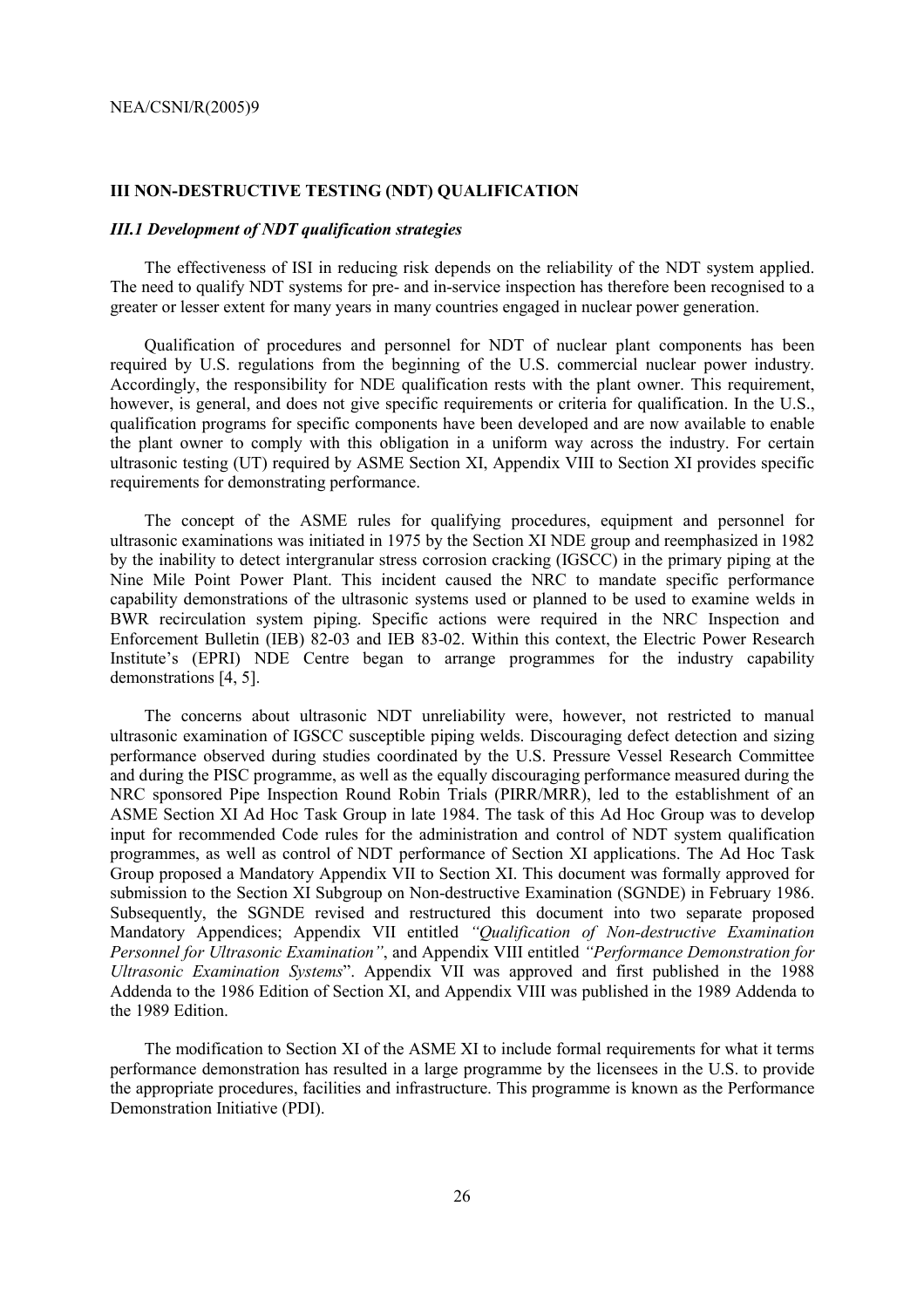Also European regulators and licensees had concerns about NDT unreliability. It was be recognised that all part of an NDT system affects its performance. Equipment, techniques, procedures as wells as NDT operator must therefore be included in the assessment of the NDT effectiveness. In November 1992 the Nuclear Regulatory Working Group (NRWG) decided to set up a Task force on qualification of NDT system for pre- and in-service inspection of light water reactors. The task was to

- agree on the philosophy and principles governing the qualification of techniques, equipment, software, procedures and personnel for NDT to be used for inspection of structural components that are important to safety in nuclear power plants; and
- to establish a common view on essential aspects of NDT qualifications.

The result has been published in the report "Common position of the European regulators on qualification of NDT systems for pre- and in-service inspection of light water reactor components" [7].

In parallel, the European nuclear power industries had set up a working group, the European Network for Inspection Qualification (ENIQ), to discuss and agree on how to perform inspection qualifications. In 1995 ENIQ finalised their first version of "European methodology for qualification of non-destructive tests". A second version was then published in 1997. This second version is in relatively close agreement with the principles given in the regulators' common position document. With these two basic documents a platform thereby had been established for the further development of qualification strategies in the European countries.

### *III.2 NDT-qualification requirements and applications*

Since the introduction ASME Appendix VIII and the European qualification methodologies formal NDT qualification requirements have been introduced or are on the way of being introduced in most countries engaged in nuclear power generation. An overview and present NDT-qualification applications are given in table 2.

NDT qualification requirements are either in the form of regulations or regulatory guides or in the form of individual plant licence conditions. Transition periods still apply in some countries, but the requirements will become fully effective in the near future. Where formal requirements not are regulatory practice, there are clearly expressed regulatory expectations of NDT qualifications. This is for example the situation in the United Kingdom (UK).

In addition to mandatory qualifications many non-mandatory qualifications are performed in many countries. This is for example the situation in U.S. ASME Appendix VIII, by definition, addresses only those ultrasonic examinations required by the ASME code. Many other, non-code, examinations are performed to address specific components, specific safety related issues, or to address economic or maintenance related situations. Each of these has developed qualification approaches to address specific requirements. For example, the Boiling Water Reactor Vessels and Internals Project (BWRVIP) has developed inspection requirements for the BWR reactor vessel, internal structures, and selected piping systems. The Steam Generator Management Project (SGMP) has developed a comprehensive qualification program for techniques and data analysts for inspecting steam generator tubing. A relatively new organization, the Materials Reliability Project (MRP), is focusing on PWR materials issues such as thermal fatigue in piping, PWR internals, PWR vessels, and Alloy 600/82/182 materials such as found in CRDM head penetrations and piping welds. Each of these groups of utility representatives has defined qualification objectives, requirements, criteria, schedules, and also monitor the implementation of the qualification program.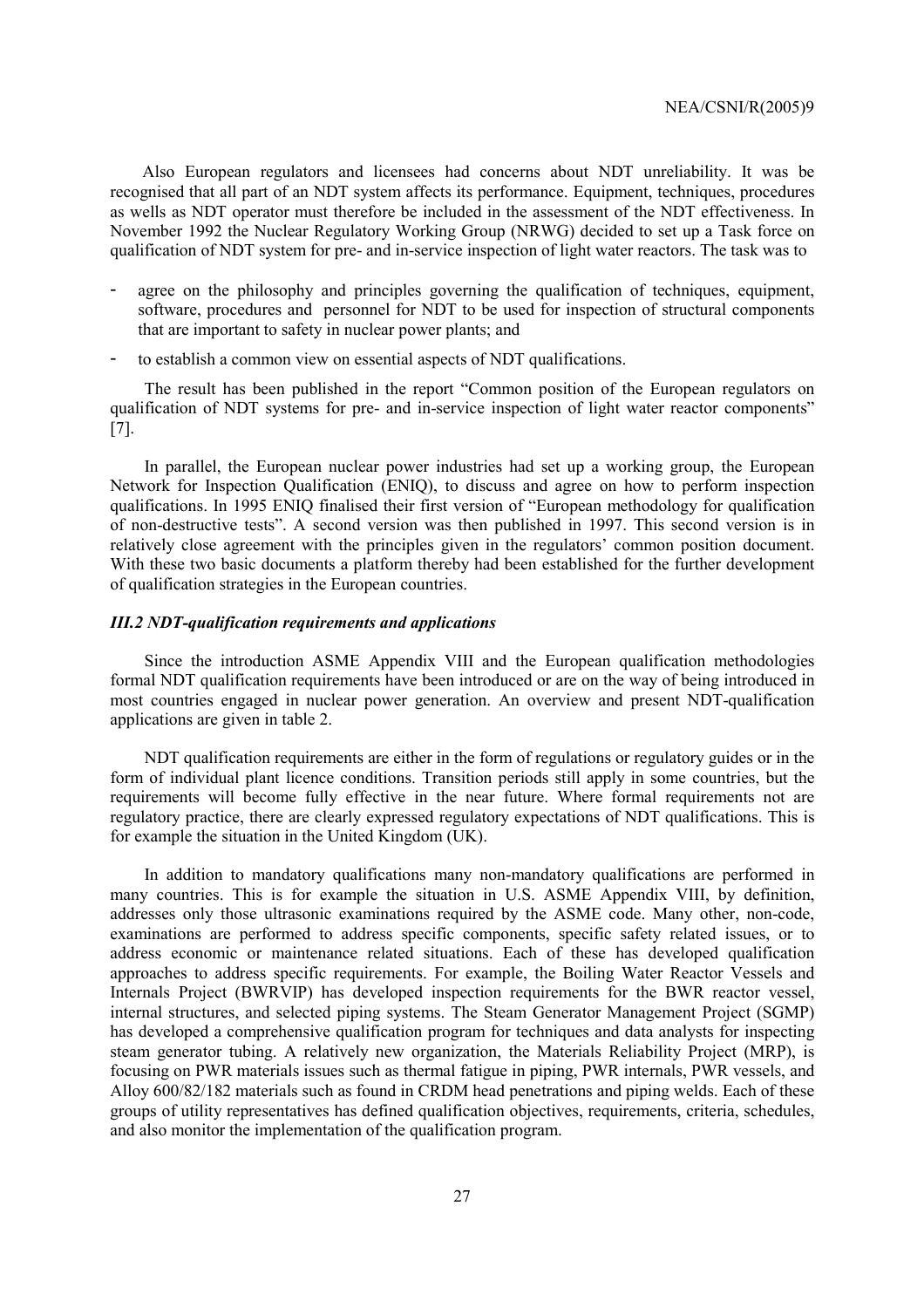|                      | <b>NDT</b> requirements and applications |                    |                                       |                        |                  |  |  |  |  |  |
|----------------------|------------------------------------------|--------------------|---------------------------------------|------------------------|------------------|--|--|--|--|--|
| Country              |                                          | <b>Scope</b>       | <b>NDT-methods</b>                    | <b>Partial or full</b> | <b>System</b>    |  |  |  |  |  |
|                      |                                          | (components and    | that have to be                       | system qualification   | qualification    |  |  |  |  |  |
|                      |                                          | parts)             | qualified                             |                        | methodology      |  |  |  |  |  |
|                      |                                          |                    |                                       |                        | <b>Both ASME</b> |  |  |  |  |  |
| <b>Belgium</b>       | yes                                      | Class 1-2          | Ultrasonic (UT),<br>eddy current (EC) | Full system            | /PDI and         |  |  |  |  |  |
|                      |                                          | components         |                                       |                        | European         |  |  |  |  |  |
|                      |                                          |                    |                                       |                        | methodologies    |  |  |  |  |  |
| Canada               | partly                                   |                    |                                       | Only personnel         |                  |  |  |  |  |  |
| <b>Czech</b>         | yes                                      | Some safety class  | UT, EC                                | Full system            | European         |  |  |  |  |  |
| Republic             |                                          | components         |                                       |                        | methodology      |  |  |  |  |  |
| Germany              | partly                                   |                    | $\blacksquare$                        | Only personnel         |                  |  |  |  |  |  |
| Finland              | yes                                      | Class 1-2          | UT, EC                                | Full system            | European         |  |  |  |  |  |
|                      |                                          | components         |                                       |                        | methodology      |  |  |  |  |  |
| <b>France</b>        | yes                                      | Class 1-2          | All NDT methods                       | Full system            | European         |  |  |  |  |  |
|                      |                                          | components         |                                       |                        | methodology      |  |  |  |  |  |
| Hungary              | partly                                   |                    |                                       | Only personnel         |                  |  |  |  |  |  |
| Japan                | partly                                   |                    |                                       | Only personnel         |                  |  |  |  |  |  |
| Korea                | yes                                      | Class 1-3          | UT, EC                                | Full system            | <b>ASME/PDI</b>  |  |  |  |  |  |
|                      |                                          | components         |                                       |                        | methodology      |  |  |  |  |  |
|                      |                                          |                    |                                       |                        | <b>Both ASME</b> |  |  |  |  |  |
| Spain                | yes                                      | Class 1-2          | UT, EC                                | Full system            | /PDI and         |  |  |  |  |  |
|                      |                                          | components         |                                       |                        | European         |  |  |  |  |  |
|                      |                                          |                    |                                       |                        | methodologies    |  |  |  |  |  |
| <b>Sweden</b>        | yes                                      | Control group A    | All NDT methods                       | Full system            | European         |  |  |  |  |  |
|                      |                                          | and B (see page 9) |                                       |                        | methodology      |  |  |  |  |  |
| <b>Switzerland</b>   | yes                                      | Some safety class  | UT, EC                                | Full system            | European         |  |  |  |  |  |
|                      |                                          | components         |                                       |                        | methodology      |  |  |  |  |  |
| <b>United</b>        |                                          | Some safety class  | UT, EC (and other                     | Full system            | European         |  |  |  |  |  |
| Kingdom              | yes                                      | components         | surface methods)                      |                        | methodology      |  |  |  |  |  |
| <b>Untied States</b> |                                          | Class 1-2          | UT                                    | Full system            | <b>ASME/PDI</b>  |  |  |  |  |  |
|                      | yes                                      | components         |                                       |                        |                  |  |  |  |  |  |

### **Table 2 Overview of NDT qualification requirements and applications**

### *III.3 NDT-qualification experience*

Implementation experience to date indicates that NDT qualifications have contributed to more reliable NDT systems for ISI. Qualified NDT-systems, in general, performs well. There is confidence in their capability and reliability. Decision making during the NDT process have become more transparent and convincing.

These increases in performance have however not come without cost. Inspection companies invested considerable effort to improving their procedures and equipment and training of staff to meet these new objectives. Many previously acceptable procedures had to be rewritten, both to improve their performance and to include much more specific description of the decision logic to enable meaningful qualification. Prior to implementation of qualification by performance based demonstration, much of the decision logic was not described explicitly in procedures, but was left to the interpretation of the examiner. Qualification principles applied in many countries require that the critical decision logic be described in full detail in the procedure and that this logic be followed rigorously during the performance demonstration. The logic is documented in the qualification record, and is available to the licensee who can then ensure that this same logic in applied in the actual ISI. The introduction of qualification is also bringing detailed documentation of procedure capability and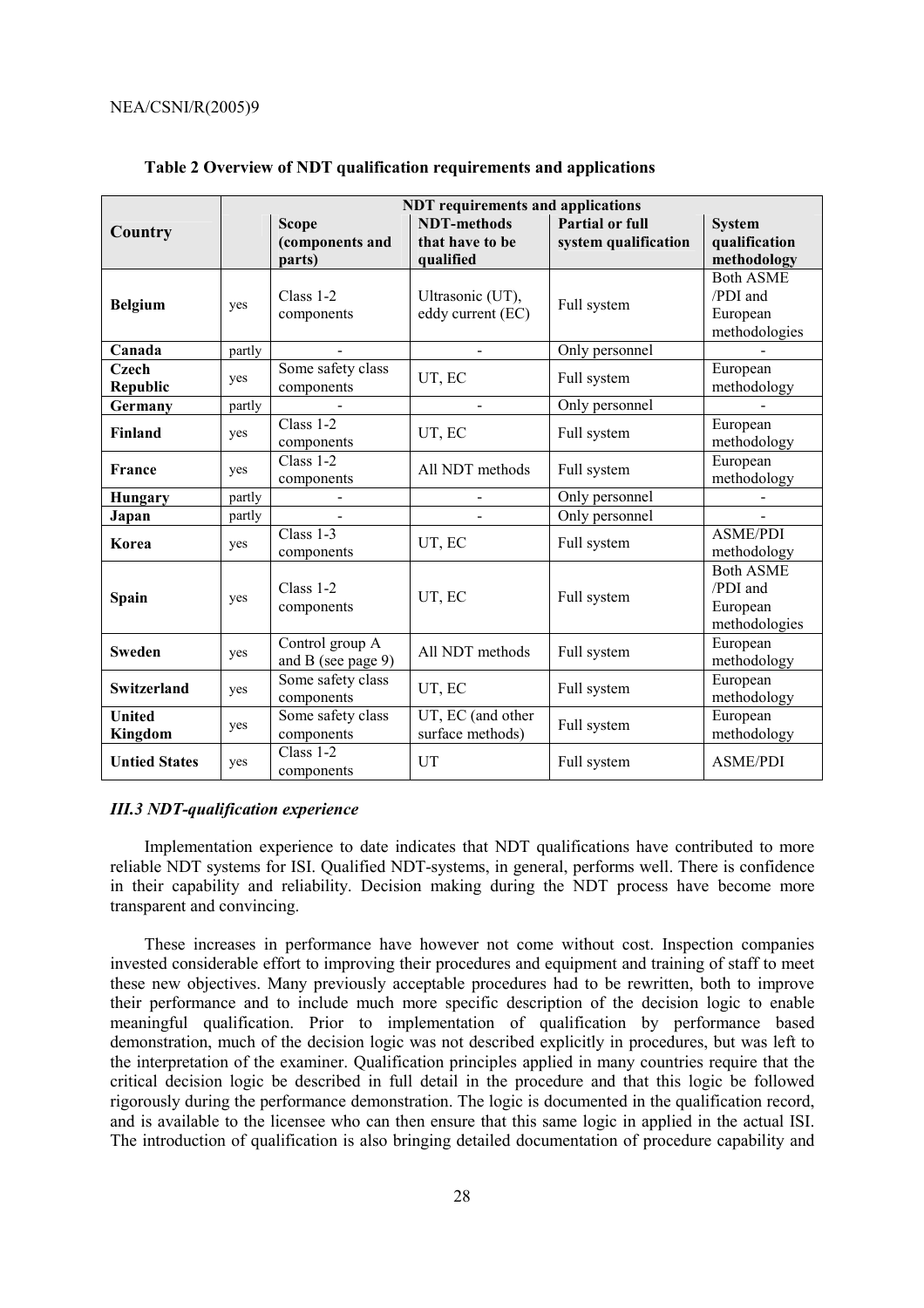applicability. The capability and scope of procedures applicability is now documented to a higher level of detail than ever before in the industry. The qualification dossier now contains details such as weld shape, surface roughness, weld crown contours, weld design, and accessibility that enable plant owners to evaluate the examination and the qualification dossier in advance to ensure that qualified procedures are available. Thus, plant owners can now be confident that ISI procedures can effectively address specific plant conditions.

This unprecedented level of detail about procedure applicability has had another outcome that was not predicted at the beginning of qualification. NDT procedures for some welds that had been examined for many years are now possibly not qualified because one or more of the limitations documented in the qualification are encountered. For example, procedure qualification documents now explicitly define the range of weld crown conditions for which the procedure is qualified.

Implementation experience to date also shows that there are problems to be solved before the chosen qualification approaches will fully produce effective NDT systems and reliable inspections in a cost-effective manner. The concept of technical justifications, which is essential in the European methodology, is generally used as an important part of the qualification process. In some situations, qualifications are also mainly or even exclusively based on technical justifications. However, in many countries it still seems to be difficult for many licensees and their NDT companies (vendors) to produce adequate and credible such justifications. Analysis of essential parameters (variables) and justifying the extent of practical demonstrations by means of supporting evidence are examples of observed difficulties. The situation is gradually improving as more and more qualifications are accomplished.

Another area where further improvements and developments are needed relates to the production of test blocks with realistic defect simulations. The representation of defects in the qualification test blocks is a key point in any practical assessment. The response of the defects used, with respect to the actual NDT system, must therefore adequately represent the response of the expected or observed real defects. However, experience to date shows that it not is an easy task to establish the representation of proposed defect simulations for a particular qualification exercise. There consequently is a need for increasing the knowledge and producing additional supporting information.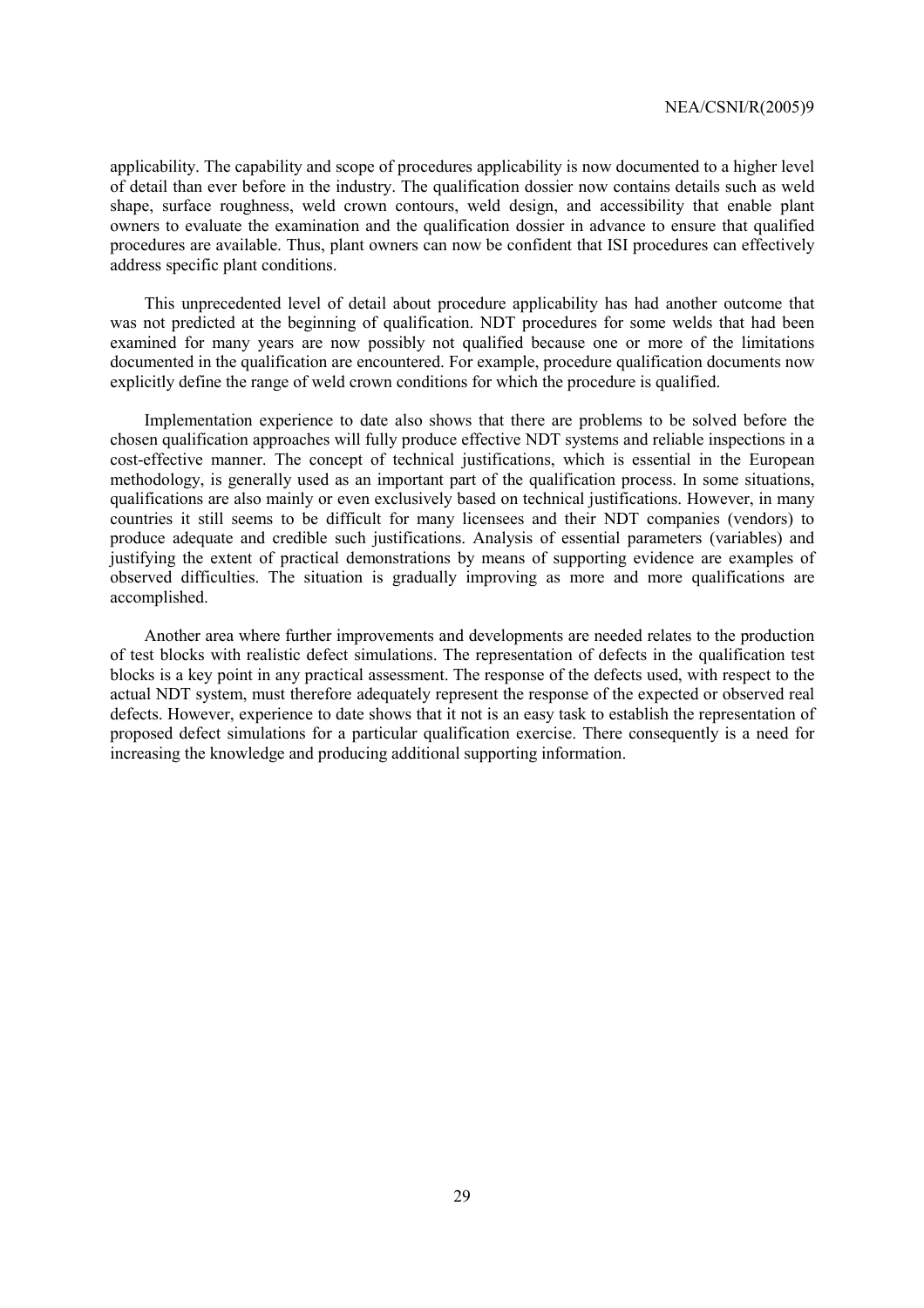### **IV CONCLUSIONS AND RECOMMENDATIONS**

### *IV.1 Conclusions*

Major changes of ISI approaches have been introduced during the last decade. The evolution of PSA methodology has provided an enhanced understanding of the consequences of component failures. This progress together with the accumulation of plant operating experience and the development of probabilistic structural mechanics methods have found basis for RI-ISI.

The concepts of RI-ISI have successfully been implemented in several countries and are now along with NDT qualification providing improved ISI that both reduce plant risks and radiation exposure to inspection personnel. These benefits have been achieved at the end of a long period of development and implementation.

The concept of NDT qualification has been implemented in most countries. Implementation experience to date indicates that NDT qualifications have contributed to more reliable NDT systems for ISI. Qualified NDT-systems, in general, performs well. There is confidence in their capability and reliability. Decision making during the NDT process have become more transparent and convincing.

Implementation experience to date and results of pilot studies shows however also that further evaluations and developments of RI-ISI and NDT qualification approaches are needed.

### *IV.2 Recommendations*

Based on the questionnaire [1] and discussions at the OECD Workshop on RI-ISI and NDT qualification [2] the following recommendations are made:

### Further evaluations

- Comparative RI-ISI method performance study by applying several of the existing qualitative and quantitative methods to the same specific scope of piping in one or two plants, and comparing the results in terms of the extent, the number and the locations of inspection sites;
- Evaluation of differences in ISI selection when applying a quantitative method to a specific scope of piping in a plant with and without leak detection, and comparing the results in terms of the extent, the number and the locations of inspection sites as well as resulting requirement on the leak detection system capabilities and demands on operator actions;
- Further benchmarking and validation of existing structural reliability models (SRMs) / probabilistic structural mechanics models and associated software;
- Evaluation of the influence of different assumptions about probability-of-detection (POD) curves and independent versus dependent inspections on calculated failure rates.

### Further developments and co-operation

- Continued support to the international degradation and damage data base OECD Piping Failure Data Exchange (OPDE);
- Cooperative actions to establish consensus criteria for component susceptibility to different kind of degradation mechanisms;
- Continued exchange of experience from RI-ISI applications and pilot studies;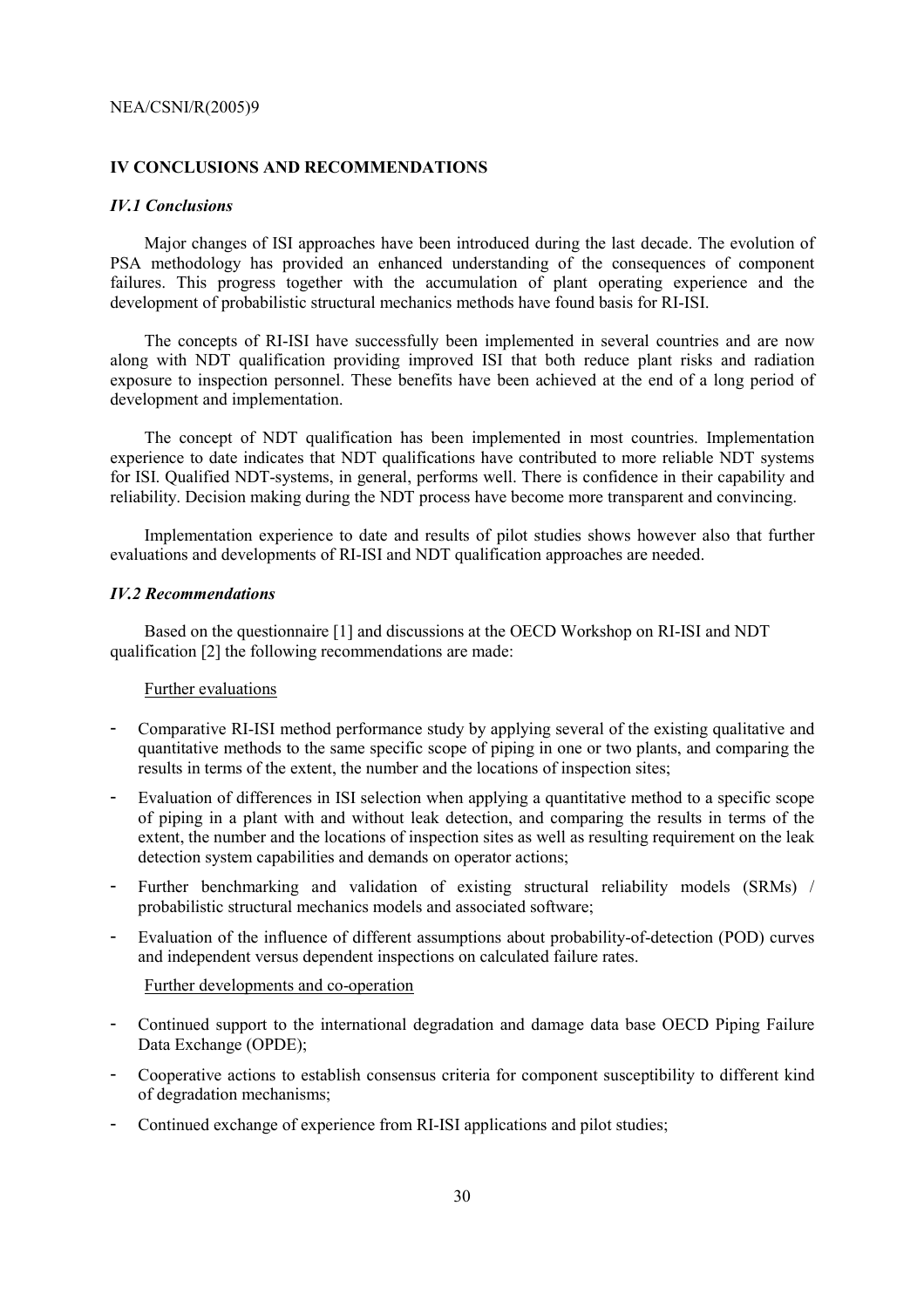- Cooperative actions to develop and extending RI-ISI methodologies to other components and safety related structures;
- Continued exchange of experience from NDT qualifications including developments of techniques for production of test blocks with realistic defect simulations.